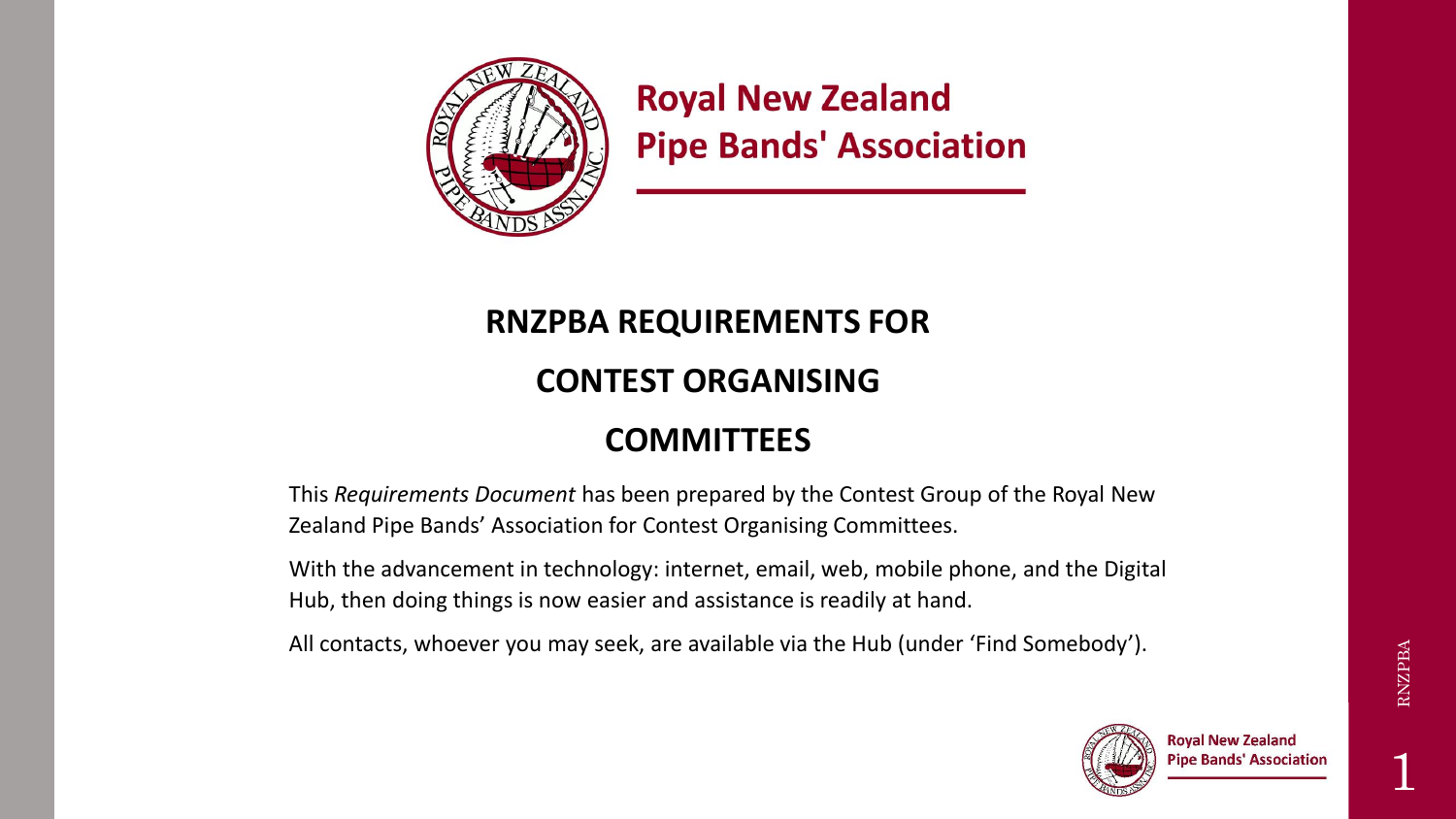### **Contents**

<span id="page-1-0"></span>

| 1. Introduction               | 3  | 12. Catering                                                    | 22 |
|-------------------------------|----|-----------------------------------------------------------------|----|
| 2. Contest President          | 5  | 13. Programme – Printing and Advertising                        | 23 |
| <b>3. Contest Treasurer</b>   | 6  | <b>14. Selling of Programmes</b>                                | 25 |
| 4. Contest Secretary          | 8  | <b>15. Transport for Bands</b>                                  | 27 |
| <b>5. Accommodation</b>       | 9  | 16. Transport for Judges and Officials                          | 28 |
| 6. Band hosts                 | 10 | 17. Trophies                                                    | 29 |
| 7. Grounds                    | 13 | <b>Appendix 1 - Financial Planning Requirements</b>             | 33 |
| 8. Appointments               | 17 | <b>Appendix 2 - Timetable of Important Dates for Contest 36</b> |    |
| 9. Meetings                   | 18 | <b>Appendix 3 - Executive Officer Requirements</b>              | 38 |
| 10. Finance                   | 19 | <b>Appendix 4 - Livestream Team Requirements</b>                | 39 |
| 11. Advertising and Publicity | 20 |                                                                 |    |

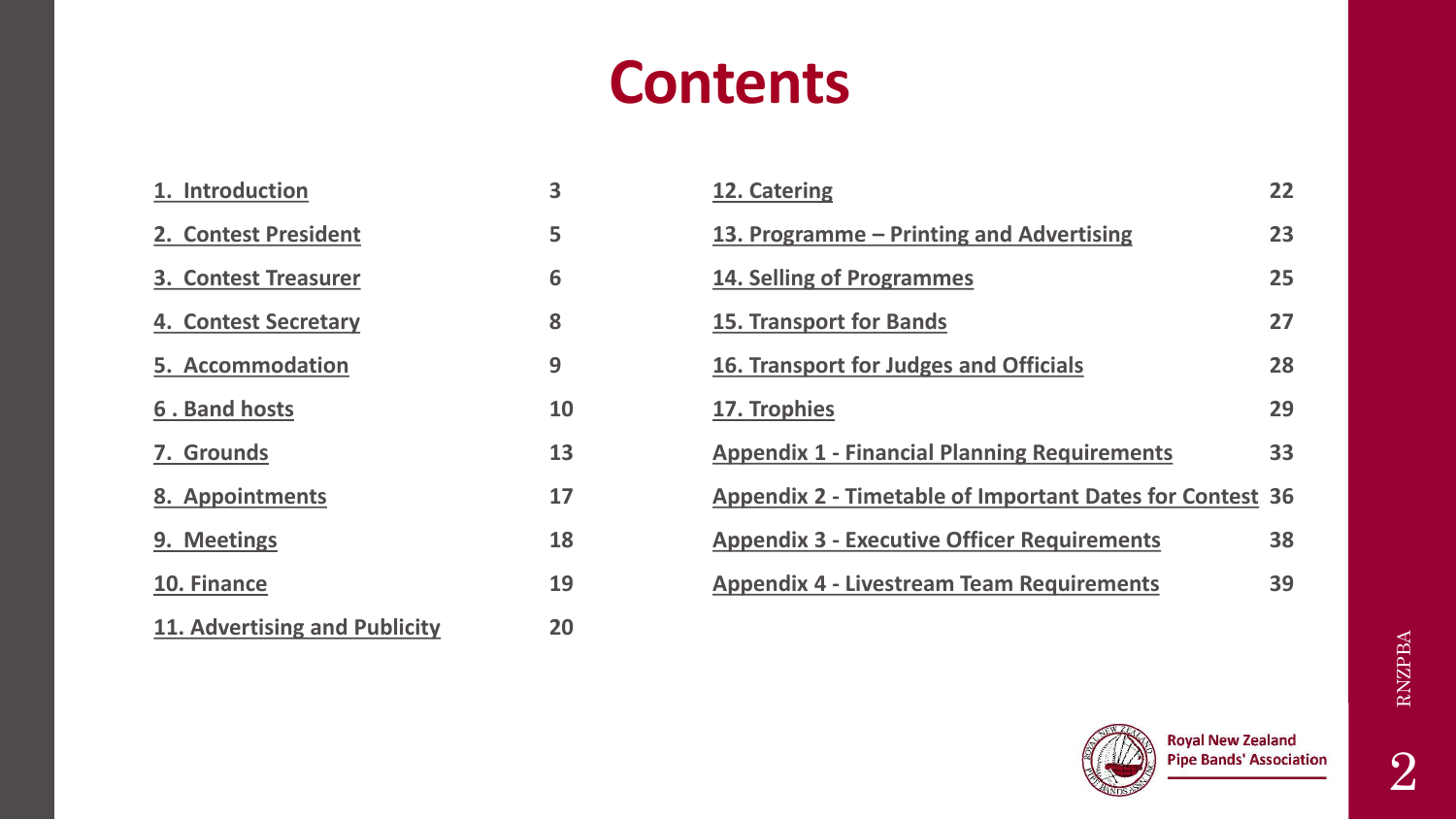# **1. Introduction**

<span id="page-2-0"></span>All members of the Contest Committee should make themselves thoroughly conversant with the Association Constitution and Contest Rules see RNZPBA Digital Hub - [Helpful Documents \(nzpipebands.org.nz\)](https://digitalhub.nzpipebands.org.nz/Helpful-Documents). It is recommended that Sub-Committees for the contest be established as follows:

- Accommodation.
- Advertising and publicity.
- **Band hosts.**
- Catering.
- Entertainment.
- Finance (contest treasurer).
- Grounds.
- Programme (printing programme, advertising, and sales).
- Tickets, Newsletters and Ribbons/Name Tags.
- Trophies.
- Transport.

And ensure that the individuals selected have the necessary skills to complete the task:

- Each of the Sub-Committees comprises at least one person who is a member of the Contest Committee with additional help as required. When decisions are made or approved by the Contest Committee the Sub-Committee should bring forward a firm recommendation for consideration.
- Sub-Committees should draft their own correspondence and submit to the Contest Committee for approval.



#### [Back to contents](#page-1-0)

RNZPBA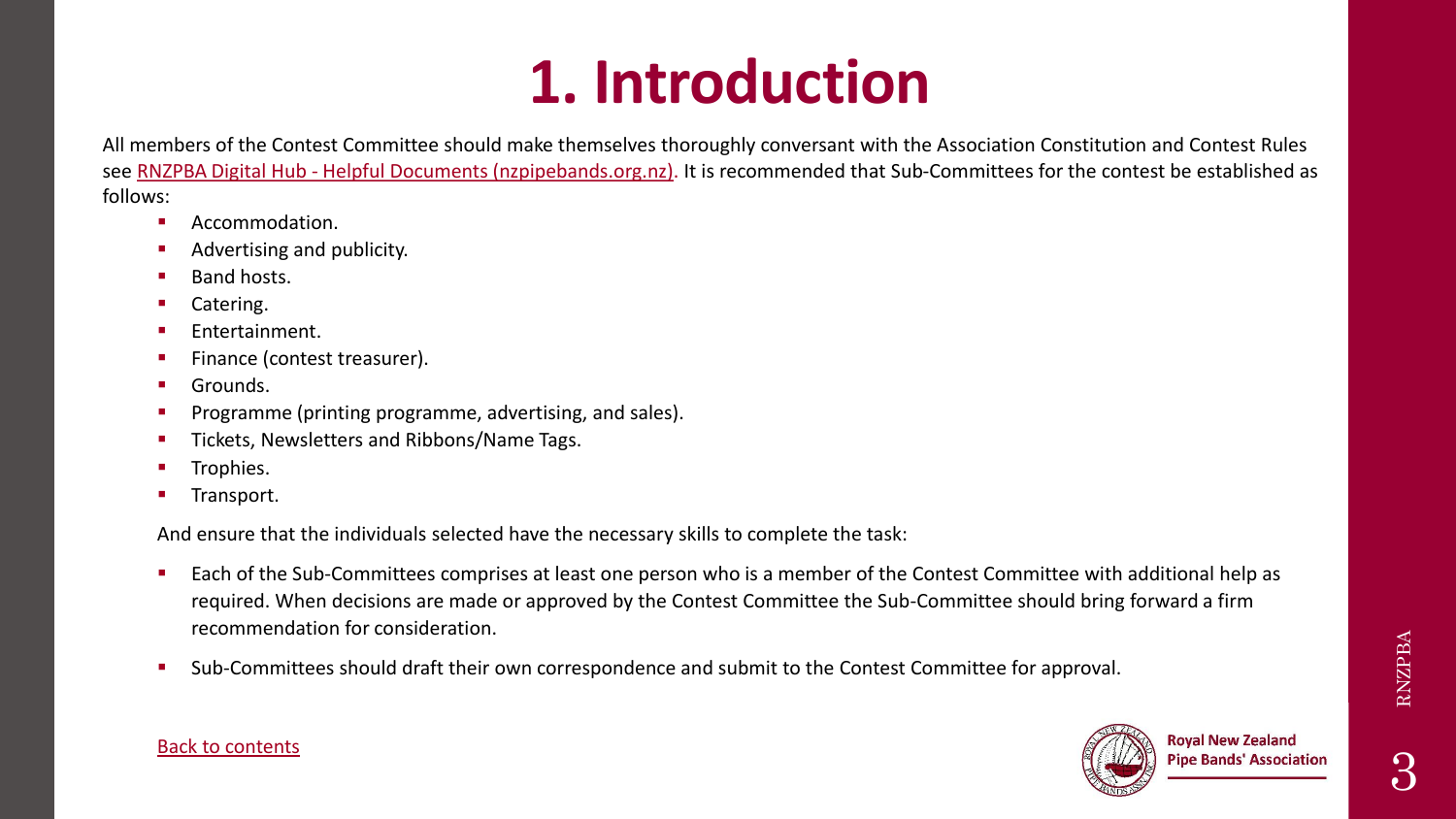**The Contest Committee should not have to deal in detail with matters that should be handled by the Sub-Committee. The Contest** Committee should meet each month commencing about eighteen months prior to the Contest. Additional meetings may be required in the last months before the Contest.

**Note:** The Contest Supervisor, and their Assistant(s), are responsible for the layout of the grounds and the running and timing of the contesting events. The Organising Committee is responsible for organising the Contest around these contesting events.

The following pages set out the duties and functions of the principal officers and of the Sub-Committees.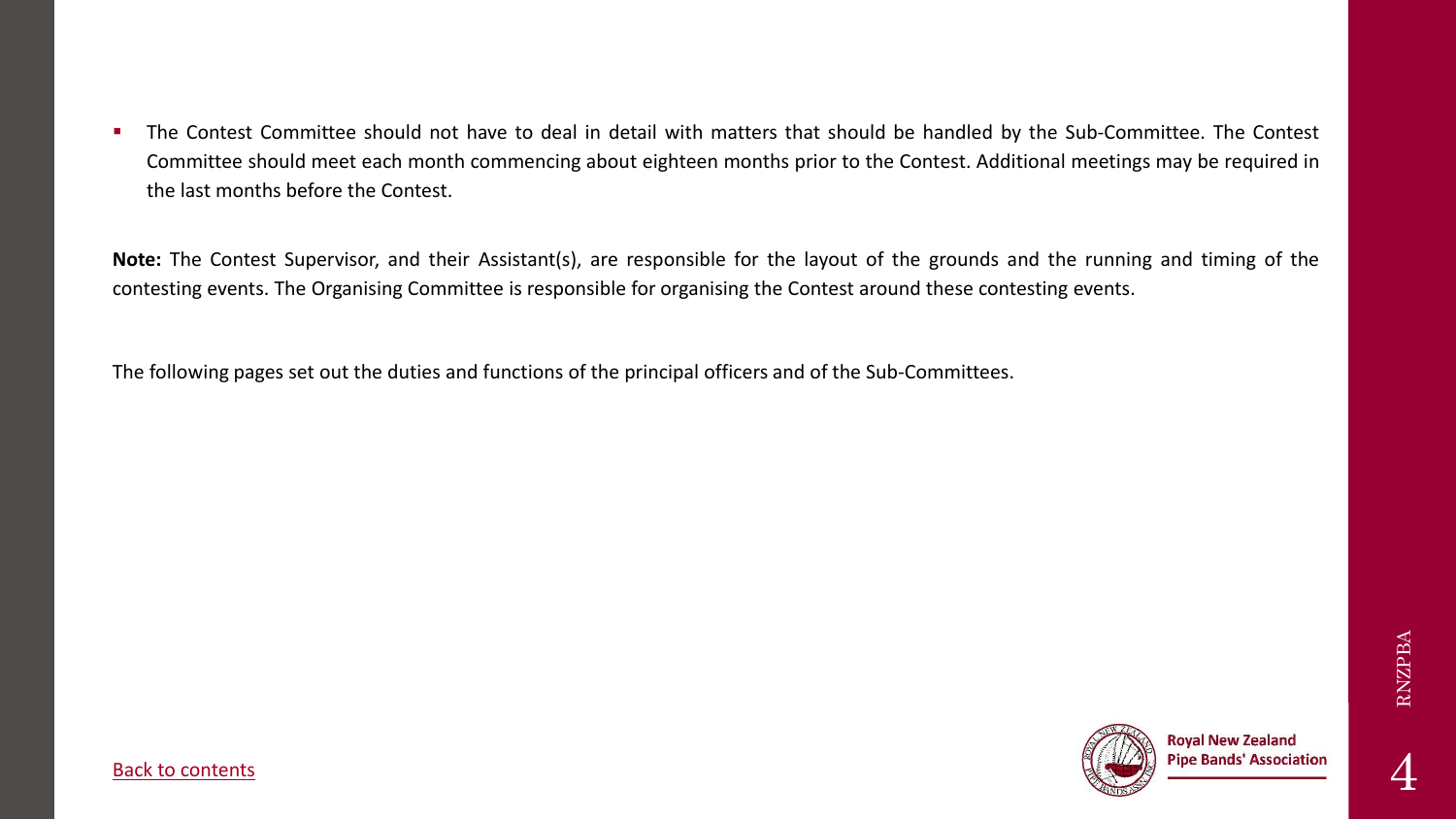## **2. Contest President**

- <span id="page-4-0"></span>The Contest President is the Chairman of the Contest Committee and is responsible for the overall organisation of the Contest and making sure the RNZPBA Contest Group Leader and Contest Supervisor(s) are kept always informed.
- The President will prepare a suitable budget for presentation to the RNZPBA Board. See Financial Planning Guidelines, Appendix 1.
- The President will ensure that the allocation of Sub-Committees among the members of the Committee is made in such a way as to make the best use of the people concerned and ensure that all tasks are properly carried out. The President should see that extra help is available to Sub-Committees when required.
- The President will obtain a report from each Sub-Committee at each meeting of the Contest Committee to ensure that all necessary arrangements are receiving attention and being completed at the appropriate time.
- The President will be available throughout the Contest to ensure that each Convenor is doing the task appointed to them and, when required, meet special guests invited by the Contest Committee or the National President, thus ensuring the smooth running of the Contest.

RNZPBA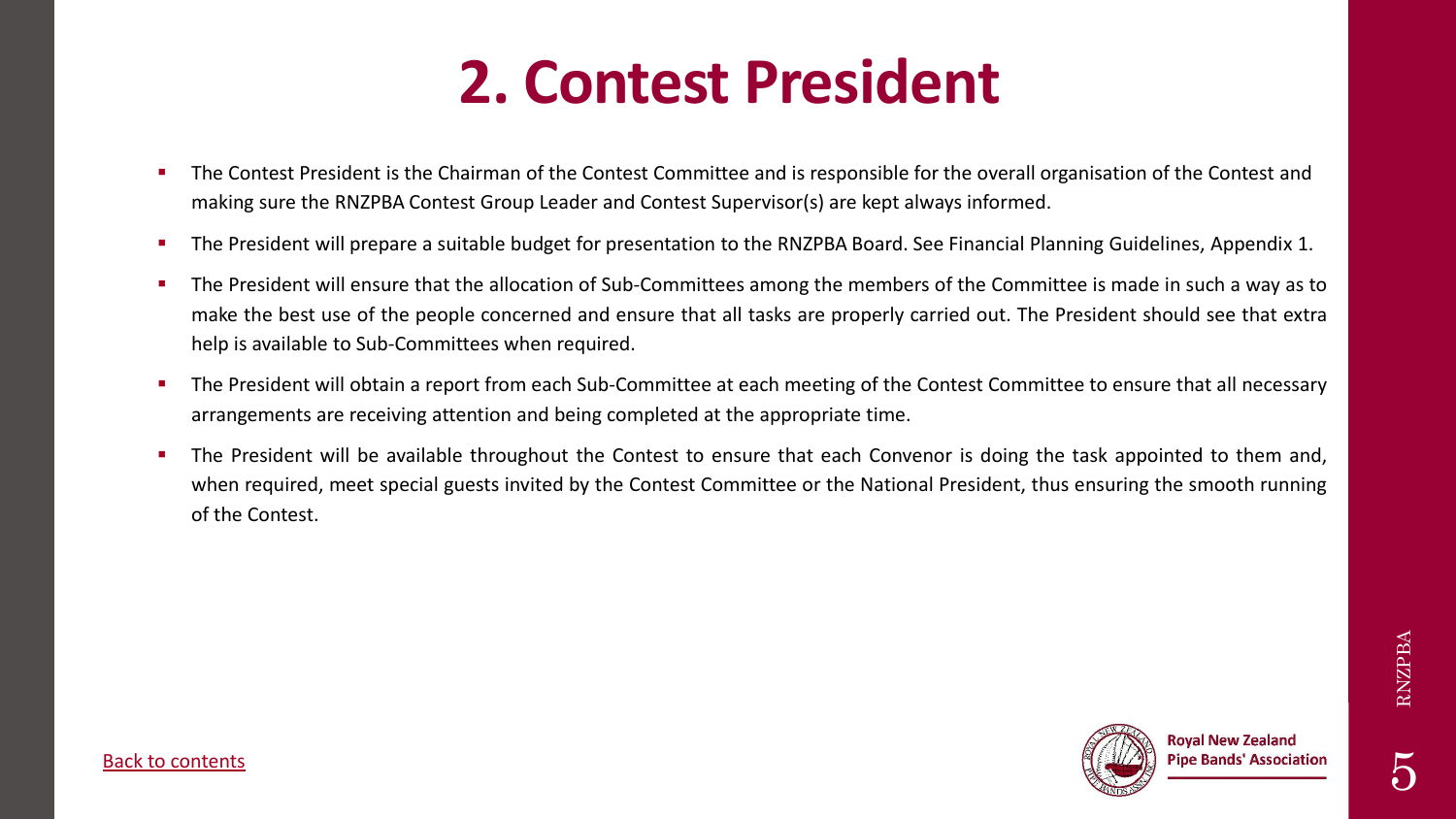### **3. Contest Treasurer**

- <span id="page-5-0"></span>■ Will obtain the approval of the Contest Committee to open a bank account, if needs be, authorise signatories and, before opening the account, ensure that the bank will pay interest on the amounts deposited.
- Arrange for a \$1,500 plus GST non-refundable advance from the RNZPBA.
- **E** Use a recognised 'online' accounting system (the RNZPBA recommends Xero and is a Xero Partner).
- **Establish suitable receipting and transaction recording systems.**
- Ensure all monies received are banked promptly and receipted in every case.
- **Ensure all payments are made by approval by the Contest Committee.**
- Arrange for change to be available to gatekeepers and programme sellers, and for safe custody of these monies during the Contest by arranging regular cash pick-ups by a security firm.
- Chair the Finance Sub-Committee.
- **The Treasurer should be aware of Appendix 3, Functions of the Contest Committee, Rule 2 Schedule of Expenses for Contest** Officials and Judges, which states:

'Travelling and accommodation expenses of Contest Officials and Judges, and, where applicable, out of pocket expenses, shall be paid in accordance with the following schedule'.

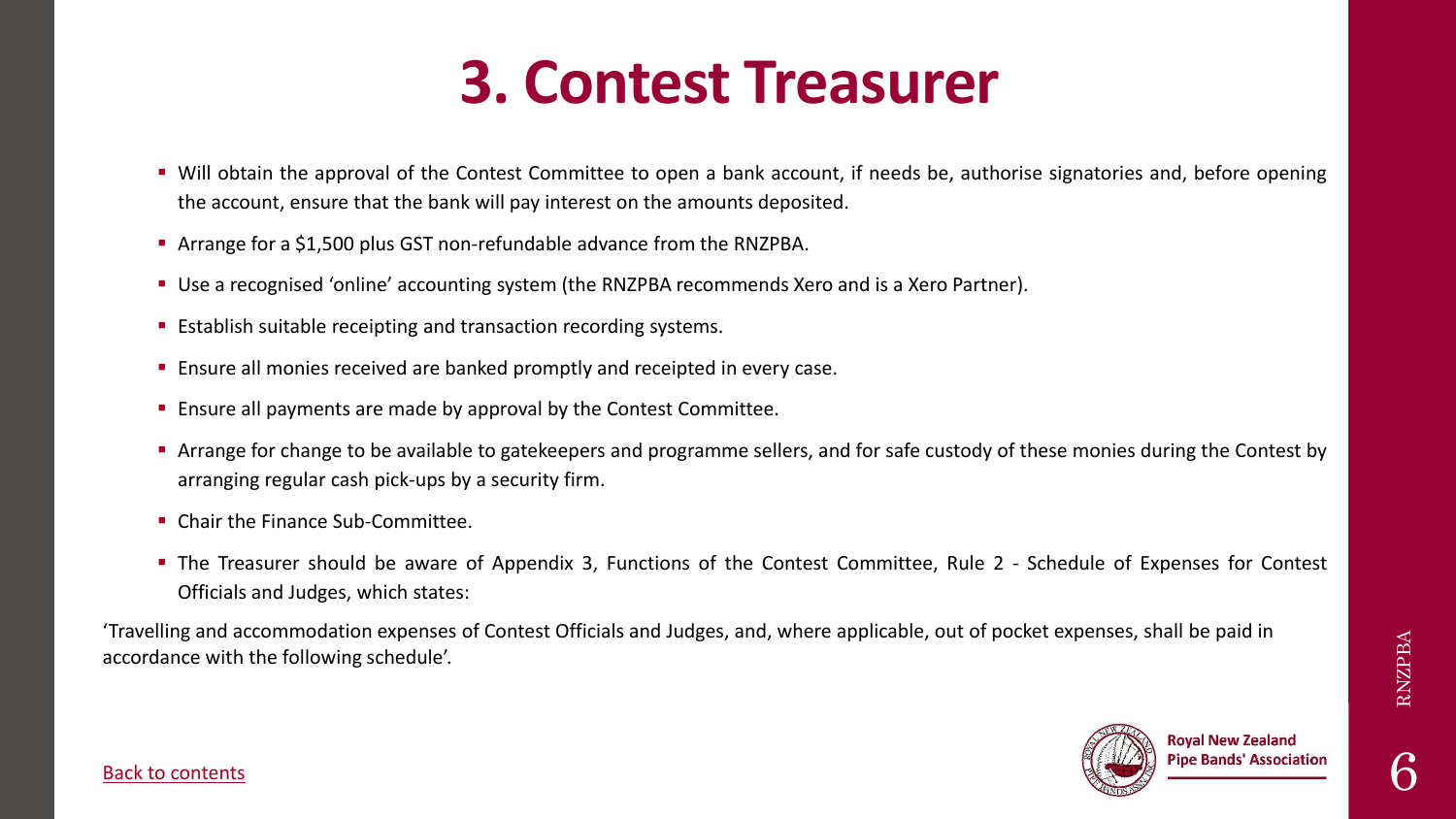|                                                                             | <b>Accommodation and Meals</b> | <b>Travel</b> | <b>Out of Pocket</b> | Paid By                         |
|-----------------------------------------------------------------------------|--------------------------------|---------------|----------------------|---------------------------------|
| <b>Association President</b>                                                | 50%                            | 50%           |                      | <b>Contest Committee RNZPBA</b> |
|                                                                             | 50%                            | 50%           |                      | <b>RNZPBA</b>                   |
| <b>Judicial Committee (2 appointees)</b>                                    | 50%                            | 50%           |                      | <b>Contest Committee RNZPBA</b> |
|                                                                             | 50%                            | 50%           |                      | <b>RNZPBA</b>                   |
| <b>NZ Resident Music Judges</b>                                             | 100%                           | 100%          | 100%                 | <b>Contest Committee</b>        |
| <b>Overseas Judges</b>                                                      | 100%                           |               | 100%                 | <b>Contest Committee RNZPBA</b> |
|                                                                             |                                | 100%          |                      | <b>RNZPBA</b>                   |
| Judges of Dress, Marching, Mace Flourishing, and<br><b>Special Trophies</b> | 100%                           | 100%          | 100%                 | <b>Contest Committee</b>        |
| <b>Executive Officer</b>                                                    | 100%                           | 100%          |                      | <b>Contest Committee</b>        |
| <b>National Contest Supervisor</b>                                          | 100%                           | 100%          | 100%                 | <b>Contest Committee</b>        |
| <b>Assistant Contest Supervisor</b>                                         | 100%                           | 100%          | 100%                 | <b>Contest Committee</b>        |
| <b>Promotional Group Leader</b>                                             | 100%                           | 100%          | 100%                 | <b>RNZPBA</b>                   |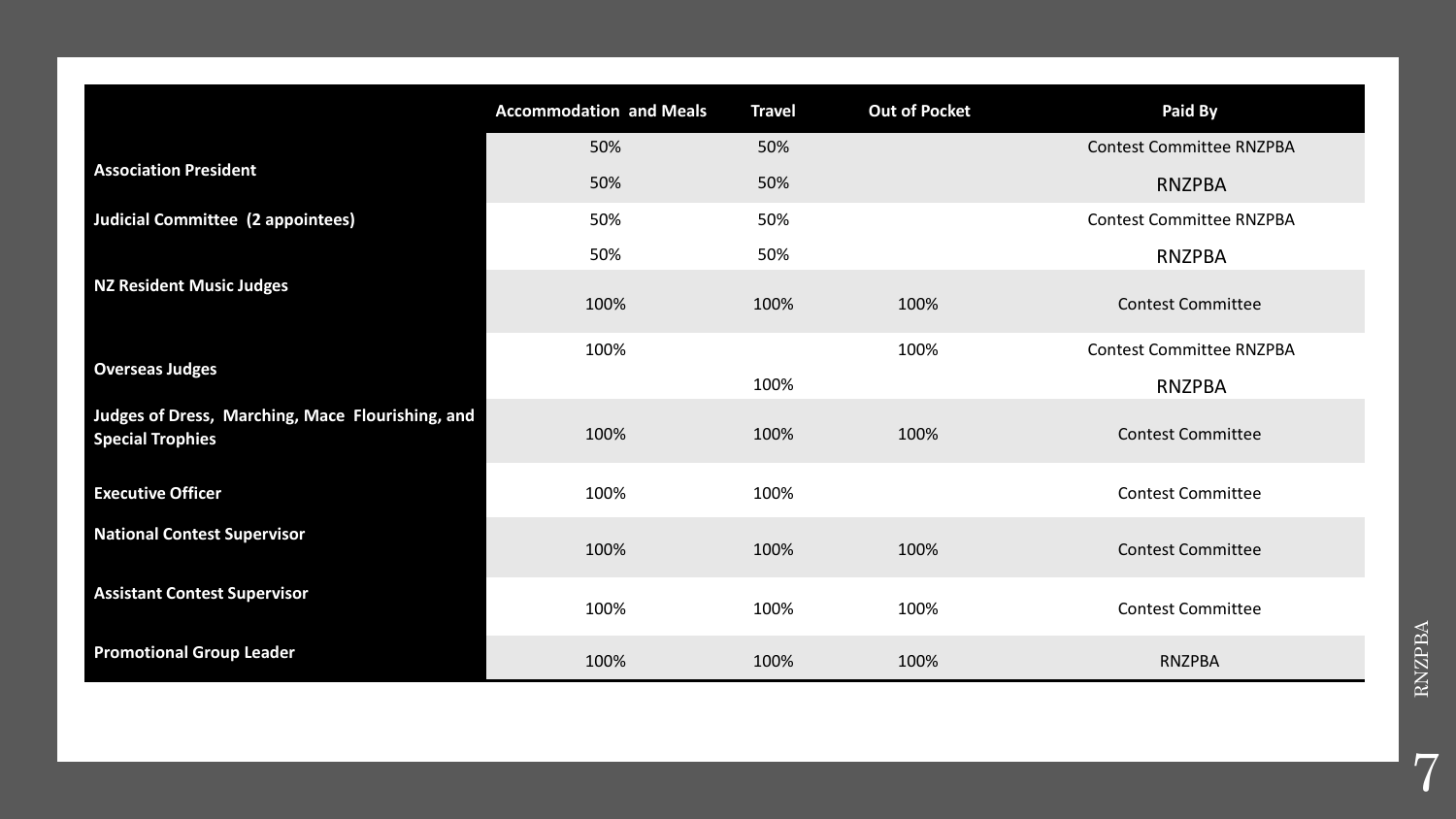### **4. Contest Secretary**

- <span id="page-7-0"></span>■ The Contest Secretary should keep proper Minutes of all meetings of the Contest Committee. To save time at meetings and to ensure prompt action on decisions made, copies should be sent to all committee members as soon as practicable after the meeting. Copies are also to be sent to the RNZPBA Executive Officer, RNZPBA Management Board and the RNZPBA Contest Group Leader, and the National Contest Supervisor. The Board will ensure all Newsletters are posted on our Website and in our Digital Hub.
- **The Contest Secretary shall attend to all inward and outward correspondence on behalf of the Contest Committee and send all** newsletters to the RNZPBA Executive Officer. Entry by bands is online, and payment thereof is the responsibility of the Association and not the Contest Committee.
- **The Contest Secretary should keep in close touch with the RNZPBA Contest Group Leader, and the RNZPBA Executive Officer, on all Contest Secretary should keep in close touch with the RNZPBA Contest Group Leader, and the RN** aspects of the Contest organisation and assist the President in ensuring that all decisions are made, and matters dealt with at the proper time.
- **.** The appointment of an Assistant Secretary should be considered.
- **EXTE:** Arrange for key Contest contacts details (mobile phones and email addresses) to be printed in the programme or available online.



8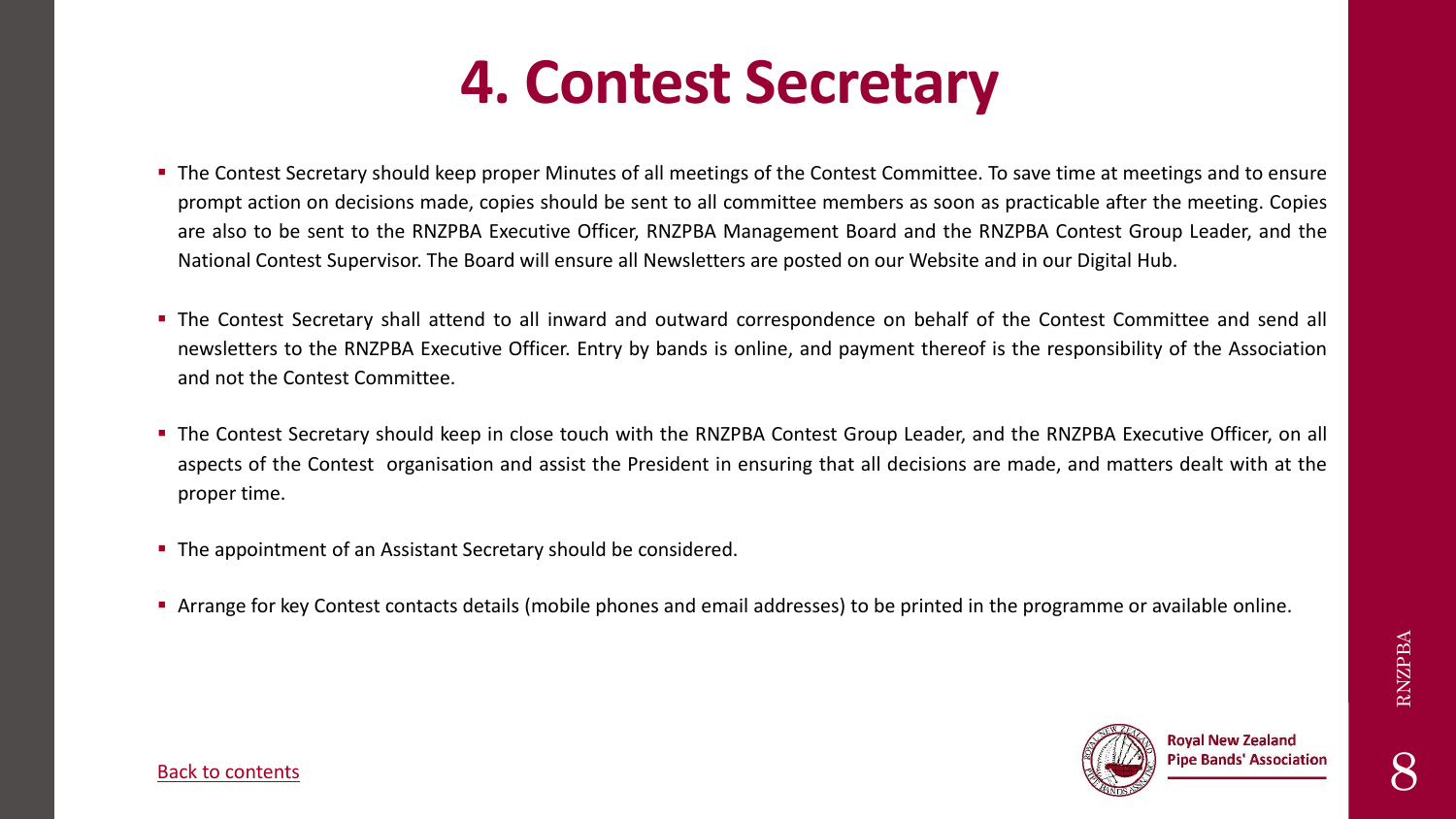## **5. Accommodation**

- <span id="page-8-0"></span>**E** It is crucial the Accommodation Convenor regularly attend meetings of the Contest Committee., and if not a bands person be fully briefed on bands' requirements.
- Bands are responsible for booking their own accommodation, and are solely liable for payment. No financial obligations should be assumed by the Contest Committee.
- **•** In arranging accommodation for Judges, Officials, and assisting band members and supporters, it is essential that contact be made with the hotels and motels as early as possible; at least 18 months before the date of the Contest.
- Obtain from the Executive Officer information regarding accommodation required for officials including Judges, as close as possible to the ground. 30 rooms should be pencilled in initially and confirmed when all judging appointments and officials are known. This includes accommodation for personnel who are involved with livestream broadcast team.
- Give the details of the accommodation to the Contest Secretary and the RNZPBA Executive Officer who has final authority for Judges and official's accommodation.
- Where possible bands and their supporters should be accommodated together.
- Keep in touch with the situation through the Contest Secretary and the RNZPBA Executive Officer and assist in dealing with any problems that may arise. Be available to seek out accommodation for an band experiencing difficulties.

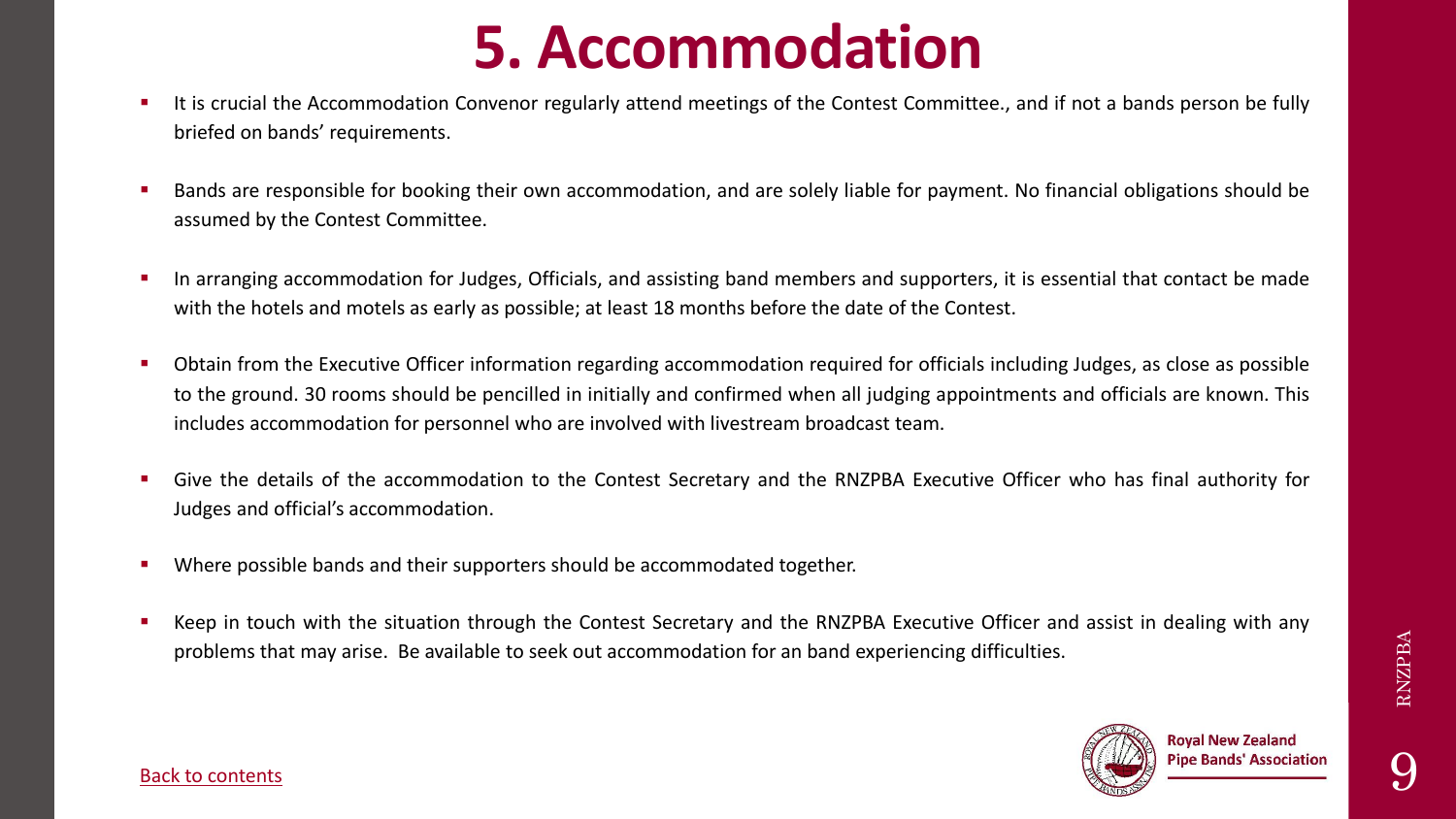## **6. Band hosts**

- <span id="page-9-0"></span>It is essential that an early start be made to compiling a list of those persons willing to assist as band hosts (one for each competing band).
- Because the greatest personnel requirement is for band hosts, it is best if the Convenor of the band hosts collates overall personnel requirements.
- As soon as entries close each band should be assigned a band host, and a meeting arranged for all band hosts at which members of the Contest Committee should also be present. It is especially important that the Convenors of the grounds, accommodation, catering, programmes, and transport committees are present at this meeting. It is also advisable to arrange for the Pipe Major, Drum Major and Band Manager of a band experienced in contesting to attend to comment on the duties from the point of view of those who have had previous experience as a hosted band. Someone present with experience of hosting would also be advantageous if this is possible.
- Prior to the meeting band hosts should be informed of the band to which they have been appointed, and the name, email address and mobile phone number of the Secretary, together with information on the arrival and departure times of the band, and the place where their accommodation has been reserved.
- At this stage, the programme of Contest events will have been settled, and this information should be made available to band hosts. They should also be given the following outline of their duties, so that any matters requiring clarification can be raised and discussed.

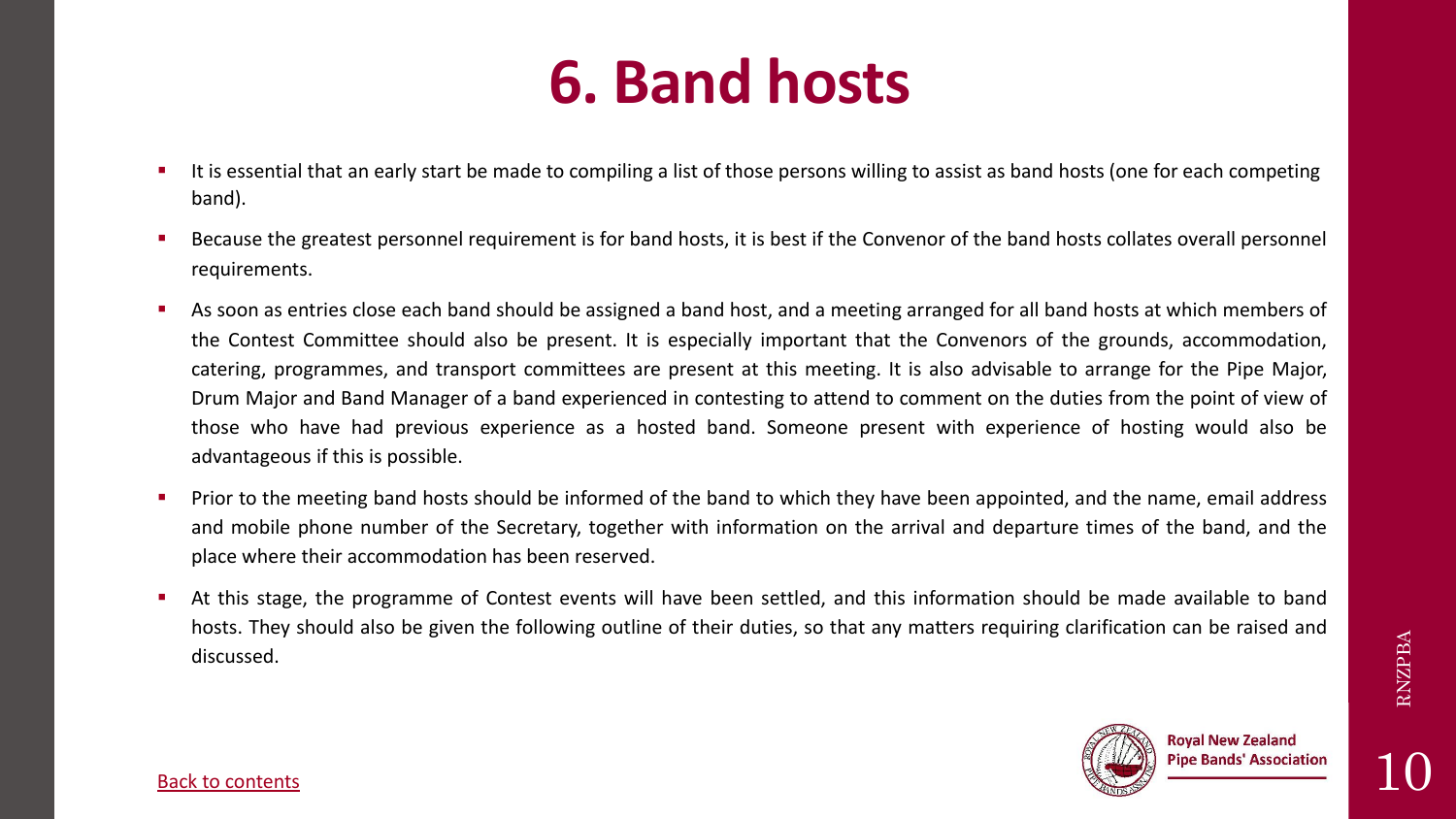#### **Band hosts are expected to:**

- **Email/phone the Secretary of the band (details can be found at RNZPBA Digital Hub Find somebody [\(nzpipebands.org.nz\)](https://digitalhub.nzpipebands.org.nz/directory) they are** hosting to enquire whether there is anything to be done to assist the band before arrival. The Secretary should be asked to advise at an early date what is required by way of practice grounds and/or halls and transport for the band throughout the Contest period. The host should visit the hotel/motel where the band will be staying and let the proprietor know when the band will be arriving and leaving, the times of the events in which the band will be competing, and whether special arrangements will need to be made for meals etc.
- Find out where buses are to be parked so that there will be no delay or misunderstanding when transporting the band to Contest events.
- Obtain particulars of sightseeing trips with maps, pamphlets or places of interest, and details of entertainment that will be held during the period of the Contest.
- Make a note of the whereabouts or the availability of firms or facilities for the repair to possible damage to band equipment or uniforms.
- Make themselves conversant with the route of the Street March, the location where the inspection will be held, and the Contest grounds.

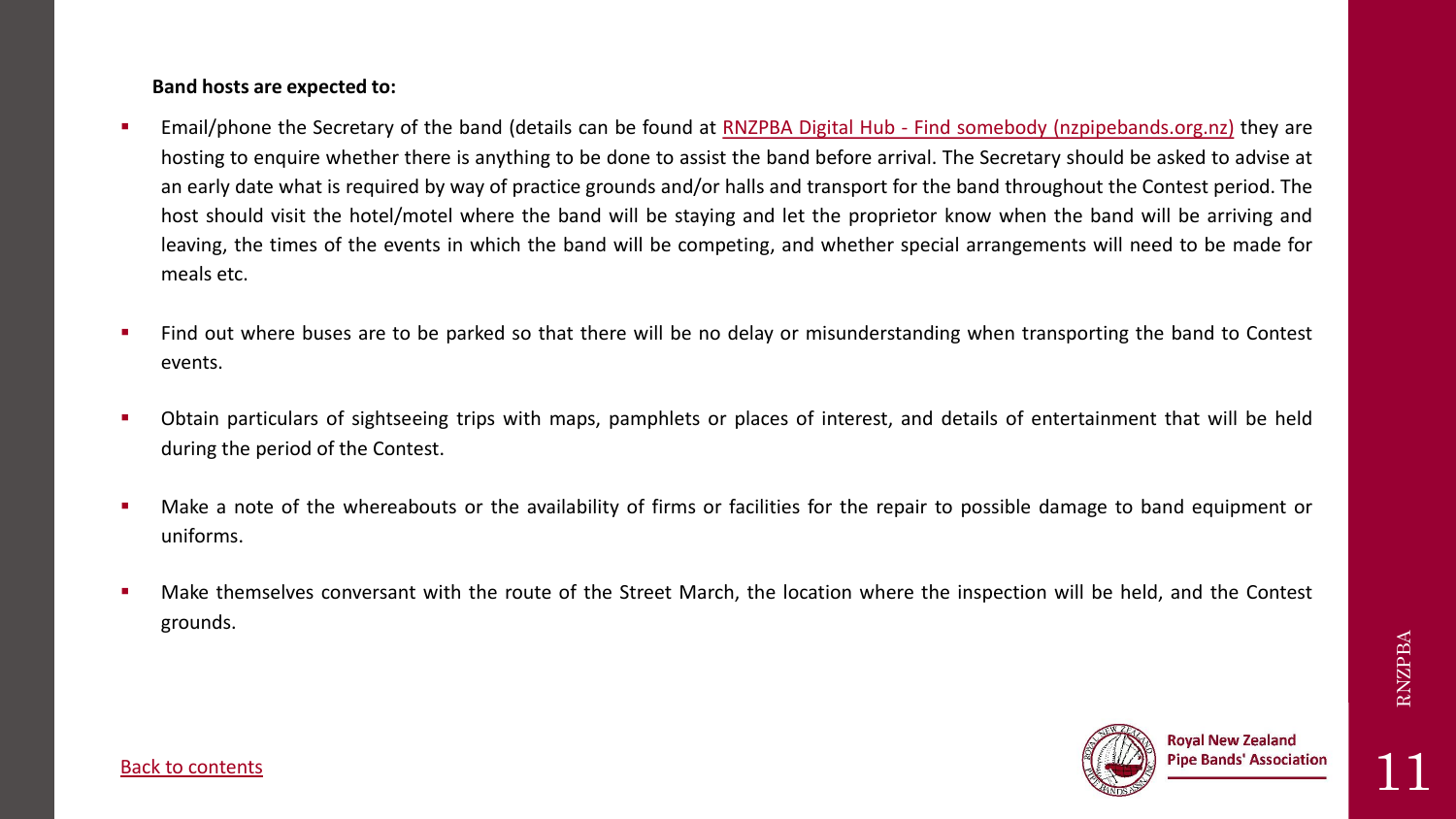- **■** Meet the band on arrival. In most cases it will be found that band members will be anxious to get settled into accommodation in readiness for Contest events. However, an early meeting should be arranged with the Manager or Secretary, together with the Pipe Major and Drum Major, to discuss any immediate arrangements that may be needed.
- Let the Secretary or Manager know of the ground entry tickets for band members and have supporters tickets and programmes on hand for sale.
- Be conversant with the grounds layout and advise the band where food and coffee stalls, and toilets will be situated.
- **Make themselves available to their band throughout the Contest until the band departs for home.**
- Establish a clear understanding with the Manager or Secretary as to what matters the host is to attend to and what matters they will attend to themselves to avoid any confusion. This applies particularly to such matters as arrangements with the hotel/motel regarding meals and transport. Some bands require very little assistance and band hosts should ask this question when they first contact to their band.
- **The final meeting of band hosts should be called about fourteen days prior to the Contest. Band hosts should be informed as to all intitled as to all intitled as to all intitled as to all intitled as to all intitled as to** aspects of the Contest arrangements so that they are able to deal accurately with any questions that their band may raise. Any difficulties encountered by band hosts can also be resolved.
- **EXTED At some stage, the Convenor of this Committee should ensure the band hosts have contacted their bands and that all is going** smoothly. It is helpful to send a circular to band hosts in the early stages.
- When available, usually the week prior to the Contest, Band hosts should be allocated a supply of tickets and programmes to sell to band members and supporters.



#### Back to [contents](#page-1-0)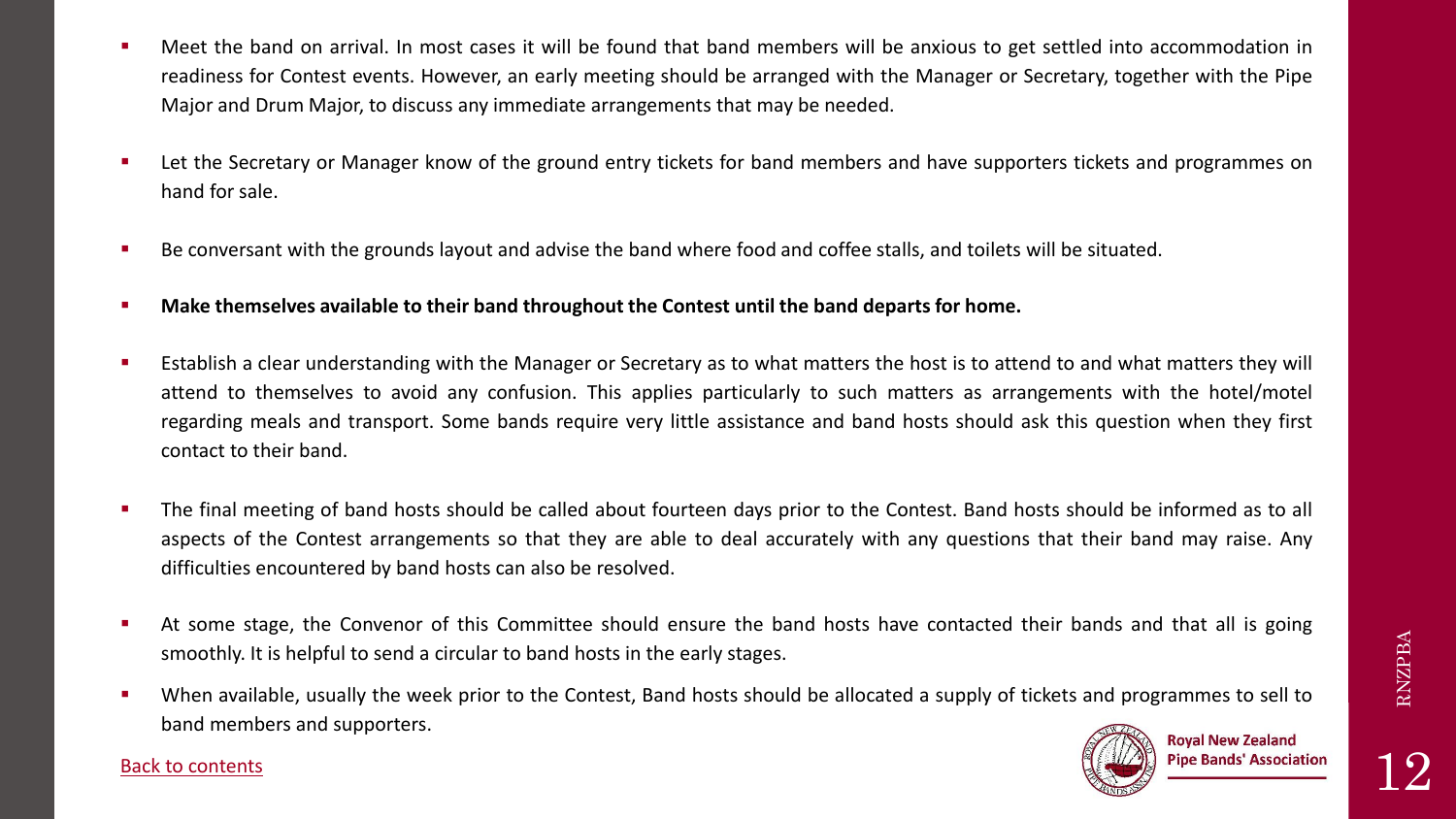### **7. Grounds**

- <span id="page-12-0"></span>Inspect and consider suitable grounds for Contest events and make recommendations to the Contest Committee accordingly.
- Arrange for the Contest Secretary to confirm the booking of grounds for all events and terms and conditions applicable.
- Check if public liability insurance cover is needed and contact the Executive Officer for details of the Association cover.
- The RNZPBA Contest Group Leader and Contest Supervisor(s) will view the grounds and facilities and will advise the Organising Committee of the general layout and tuning areas. The Organising Committee will determine the Bus Parking and will consult with Transport Department and appoint supervisor for bus parking areas. Make sure bands can move forward to their events without interruption.
- Liaise with Local Authority or owner of grounds for the Grounds Committee to carry out the necessary preparations. After consulting with the RNZPBA Contest Group Leader and Contest Supervisor (and the livestream team for design) arrange for painting of lines and flag points and arrange for 14 suitable flags to be used. Shrubs can be placed to mark tune-up areas. *Marking out the Set and Medley Circles is the responsibility of the National Contest Supervisor---not a committee action.* Set and Medley Circles to be marked out according to Rule 5.3.6 with an additional four metre circle outside to be roped off for the Judges. Approximately 200 metres of rope will be required with sufficient poles to contain the entire area. Suitable pot plants for decoration etc. *Refer the Livestream team Appendix 3.*
- A dais must be provided if the RNZPBA wish to have a formal saluting base in the Street March.
- Erect tents  $-10$  metres x 5 metres minimum  $-$  at each circle for the Judges.



#### Back to [contents](#page-1-0)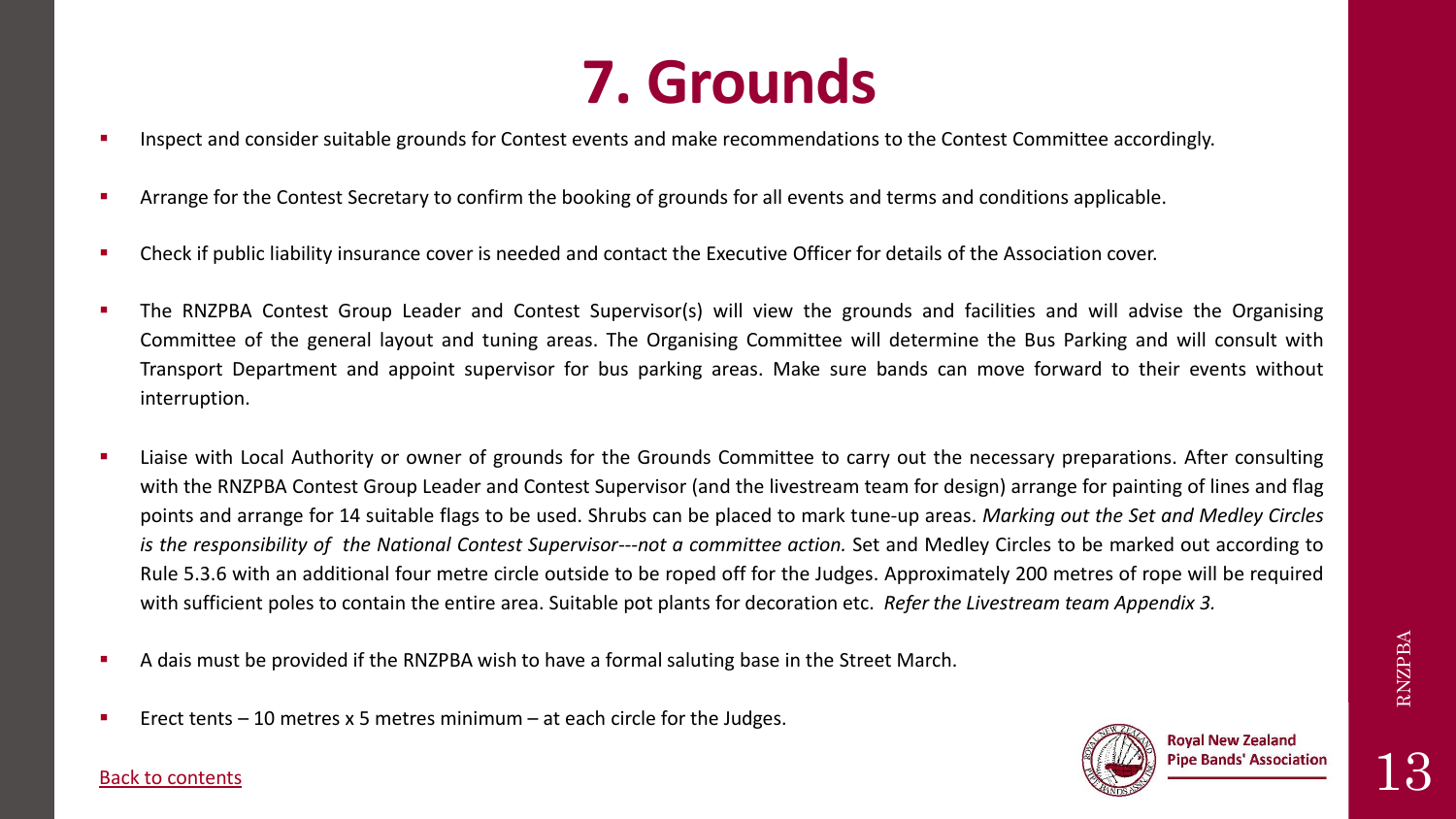- Obtain tables and chairs for the ground as follows:
	- **•** Trestle tables for Judges (located inside tent)
	- 14 chairs  $-7$  in each tent for judges and timekeepers.
	- Another good idea is to use bar Leaners 4 around each circle for the Judges to write on
	- 2 tables for Supervisors 1 beside Point A at each circle
	- 6 chairs for Timekeepers in Medley events 2 for each circle
	- Tables for trophies as required. *See trophy requirements*
	- 2 tables and 4 chairs for the livestream broadcast team
	- Golf umbrellas for Judges in case of rain.
- Inspect tuning facilities and arrange for seating, announcing, judges' positions, secretarial office space and other arrangements as required.
- **Clocks**, refer **Contest Rules Appendix 3, Ground Requirements 6.2,** are required to record time scheduling. These are the most important pieces of equipment for showing the official times.
- Arrange for transport of all equipment to grounds, arranging in position and return of same to owners after Contest.
- Supply a good public address system (see Appendix 3) should include a mobile microphone for use on the ground at presentation ceremonies etc. The announcement of Sets which are drawn for Grades 1 and 2 is also necessary (the RNZPBA provides the announcer).
- Check with the Contest Secretary as to requirements for official seating. Arrange suitable reserved space on stands and supervise reserved **Royal New Zealand** stand space.



14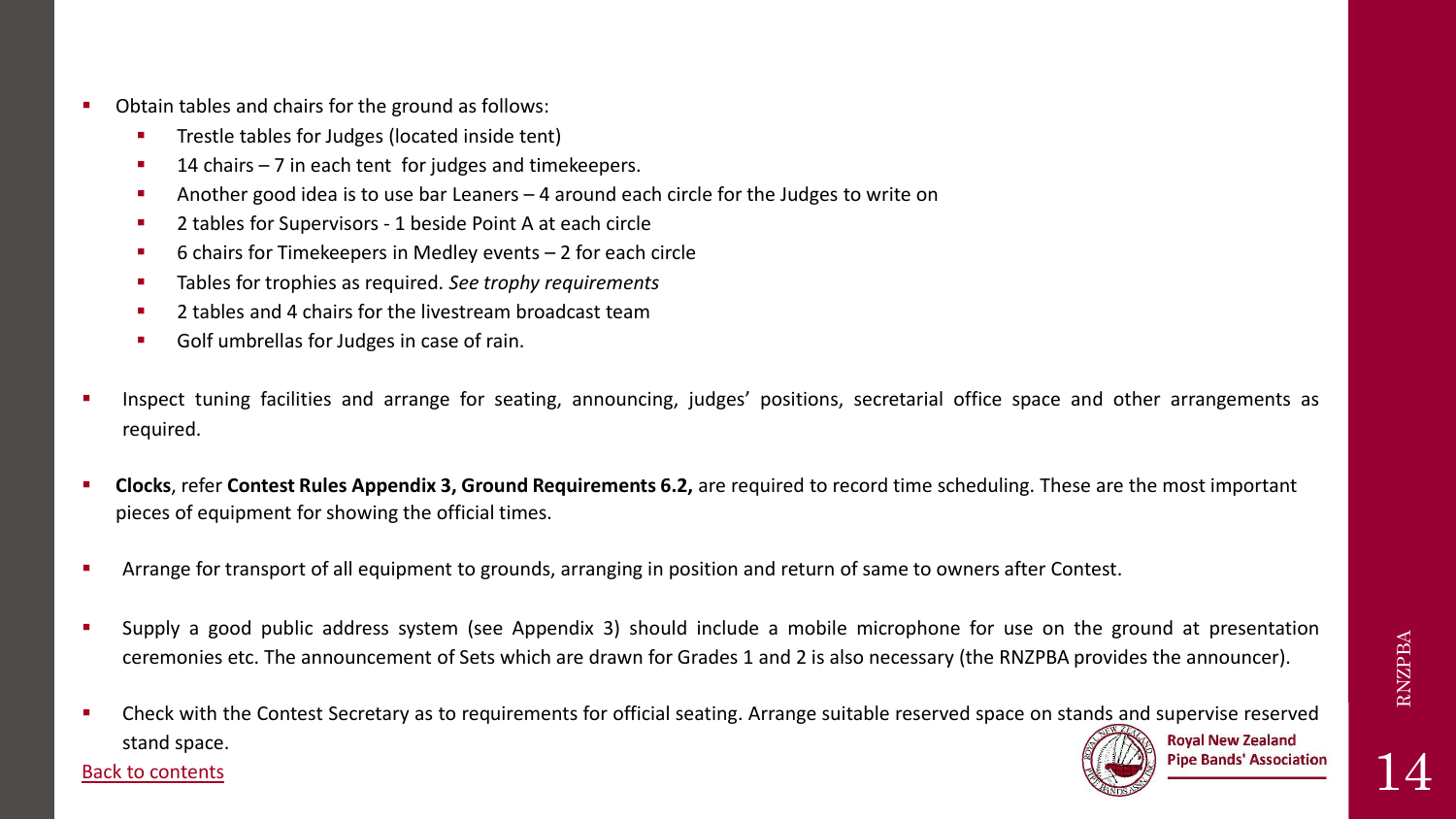- Arrange suitable offices on the grounds **as close to boards as possible** for the Executive Officer/Recorders and Trophy Convenor.
- Arrange and erect signs for these offices and for the Inquiry Office and First Aid Post.
- Arrange with The Order of St John to provide a First Aid Post. Recommend to the Contest Committee a suitable donation to St John.
- Obtain official badges from the Secretary and issue to Grounds Committee and staff.
- Mace Flourishing course Refer to **Contest Rules, 5.5 MACE FLOURISHING**
- Display. Advise bands of dimensions of ground (unobstructed).
- Time Scheduling this is the responsibility of the Contest Supervisor.
- **EXPEDENT Consider possible routes for Street March. Discuss with Local Authority and make recommendations to the Contest Committee. Ensure** that Contest Secretary obtains necessary approvals. A traffic plan may be required by the Local Authority.
- **EXT** Inspect route for suitable areas for drop-off and pick-up points, tuning-up, marshalling etc. Ensure streets are closed off to all through traffic and parked cars from early morning. Crowd Control Marshals should be appointed, and a blanket collection is a good source of revenue.



RNZPBA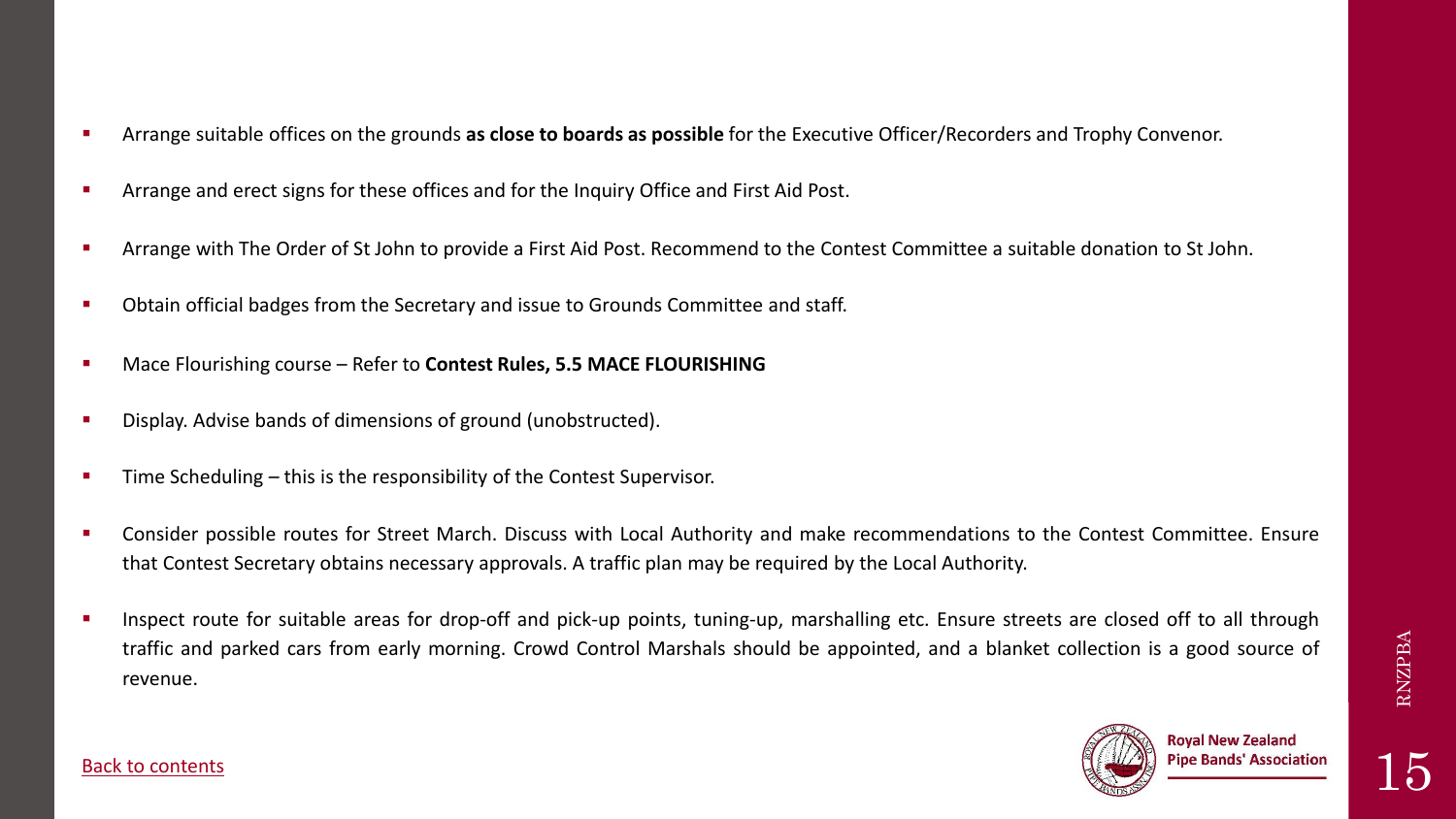16

- Approach a Marching Association or other similar organisation for provision of placard bearers for the Street March. One bearer is required for each band.
- Bands may provide their own banners and bearers (who must be suitably dressed). Check with bands before appointing bearers. (entry form asks that question).
- Arrange delivery of placards for the Street March from the RNZPBA and delivery to the placard bearers. After the Street March the placards must be taken to the grounds for use at the circles, identifying bands for the music events.
- Arrange for marking of Street March course, feet positions at start, and finish of the course.
- It is imperative that the wheels are a true 90 degrees and that there are no islands or other obstacles in the middle of the road which must be wide enough to take a band marching (at least) five wide (as most G1 bands are 6,7 and sometimes 8 wide) at a two-pace interval. The distance must not be less than 300 metres nor more than 400 metres.
- Liaise with the Police Department for the Street March and for other events, as necessary.
- Arrange practise grounds to be available for bands as required and advise band hosts.
- Make every endeavour to provide, both at the Contest venue and at some point, on the Street March, a suitable area for the exclusive use of physically handicapped or disabled persons. Providing toilets or bands in the tune up areas for the street march is also recommended.

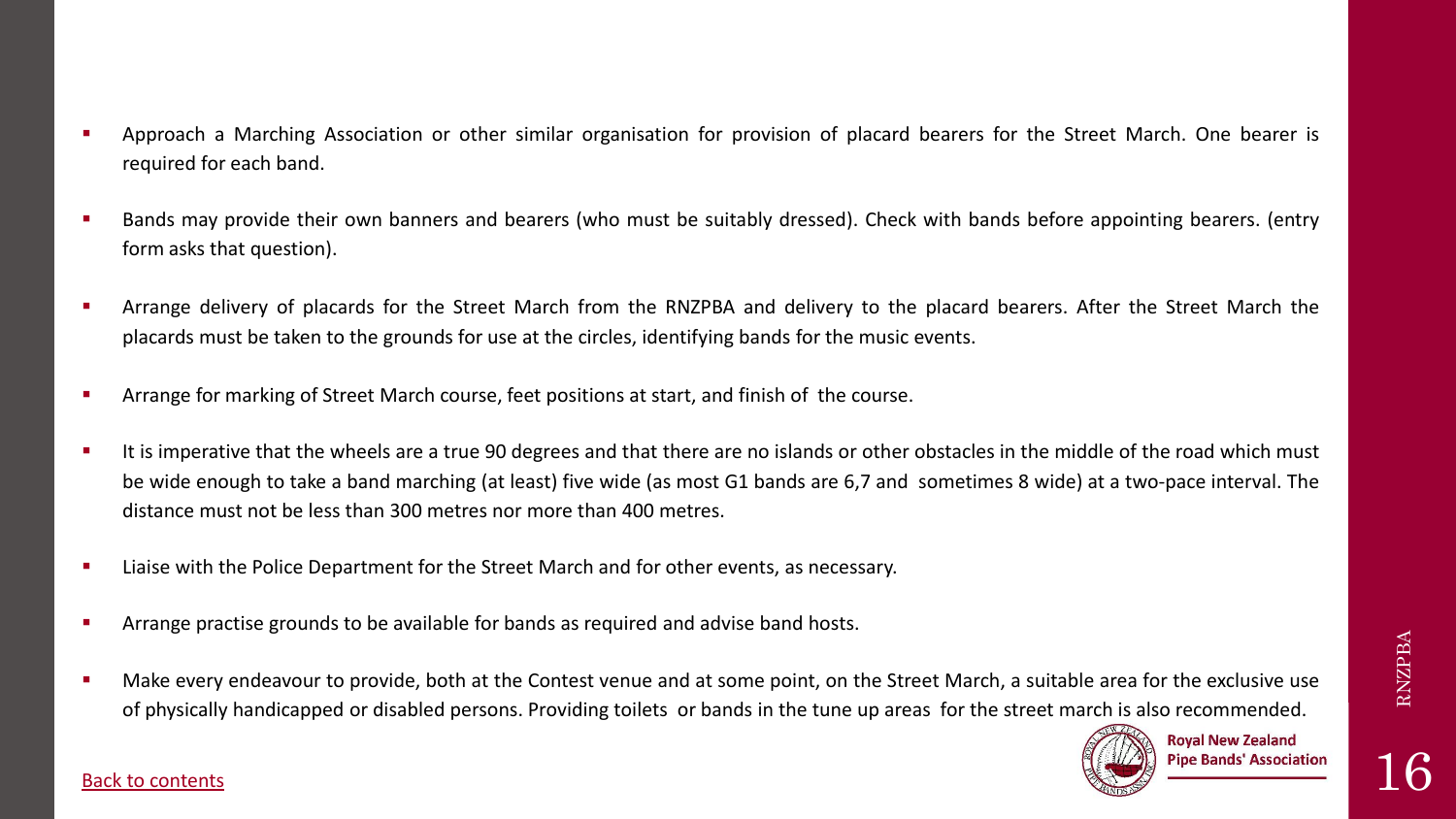# **8. Appointments**

<span id="page-16-0"></span>The RNZPBA Contest Group Leader will consult with the Contest Committee to make the following appointments, the final decision will be made by the RNZPBA Contest Group Leader:

- Chief Marshal plus three assistants.
- Celebrity judge—for Displays, a local dignitary/personality.
- Guest Judge –for Displays, a Brass Band person/Drum Major perhaps

Non--Music Judges from the respective Panels shall be appointed by the National Contest Supervisor, Contest Group Leader, and Convenor of the Non-Music Judges Committee.

- The Contest Supervisor will appoint in consultation with the Convenor of the Music Judges Committee, a competent person to judge the Bass & Tenor section in each grade.
- The Bass and Tenor Adjudicator for the Juvenile Event will be appointed by the local Centre.

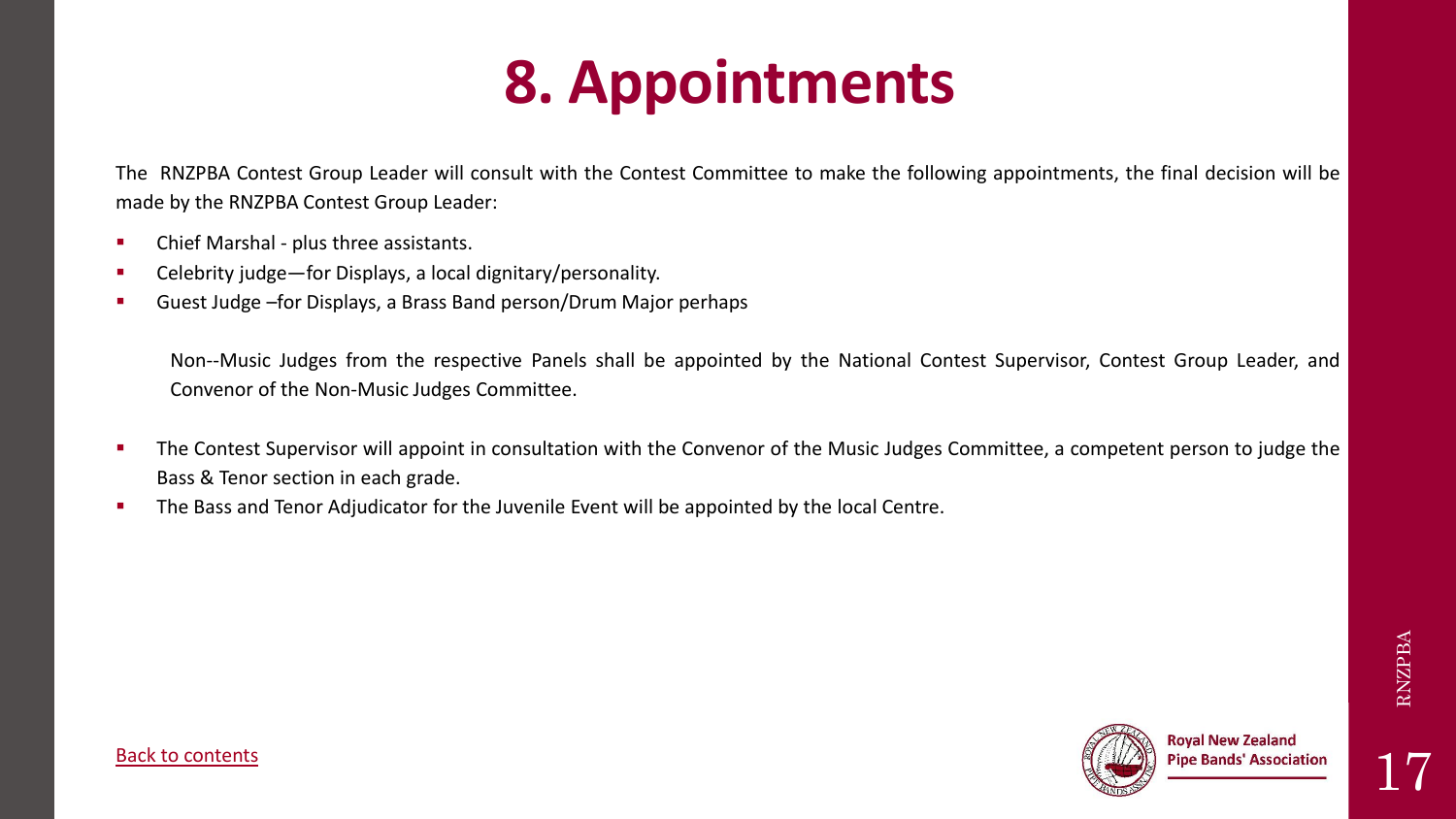## **9. Meetings**

- <span id="page-17-0"></span>**EXT** A meeting venue, preferably at the officials' accommodation, should be arranged for the Thursday (if the competition starts on a Friday) late afternoon/early evening with a top table for three and theatre-style seating for 35 – 40. In addition to Contest officials and Judges, the following should also be present: Contest Chairman, Secretary, Treasurer, Marshals, Ground's person, Celebrity and Guest Judges and anyone else connected with the Contest wishing to attend.
- **The Association normally holds its AGM on the Thursday after the judges meeting and need seating for 50-60 people.**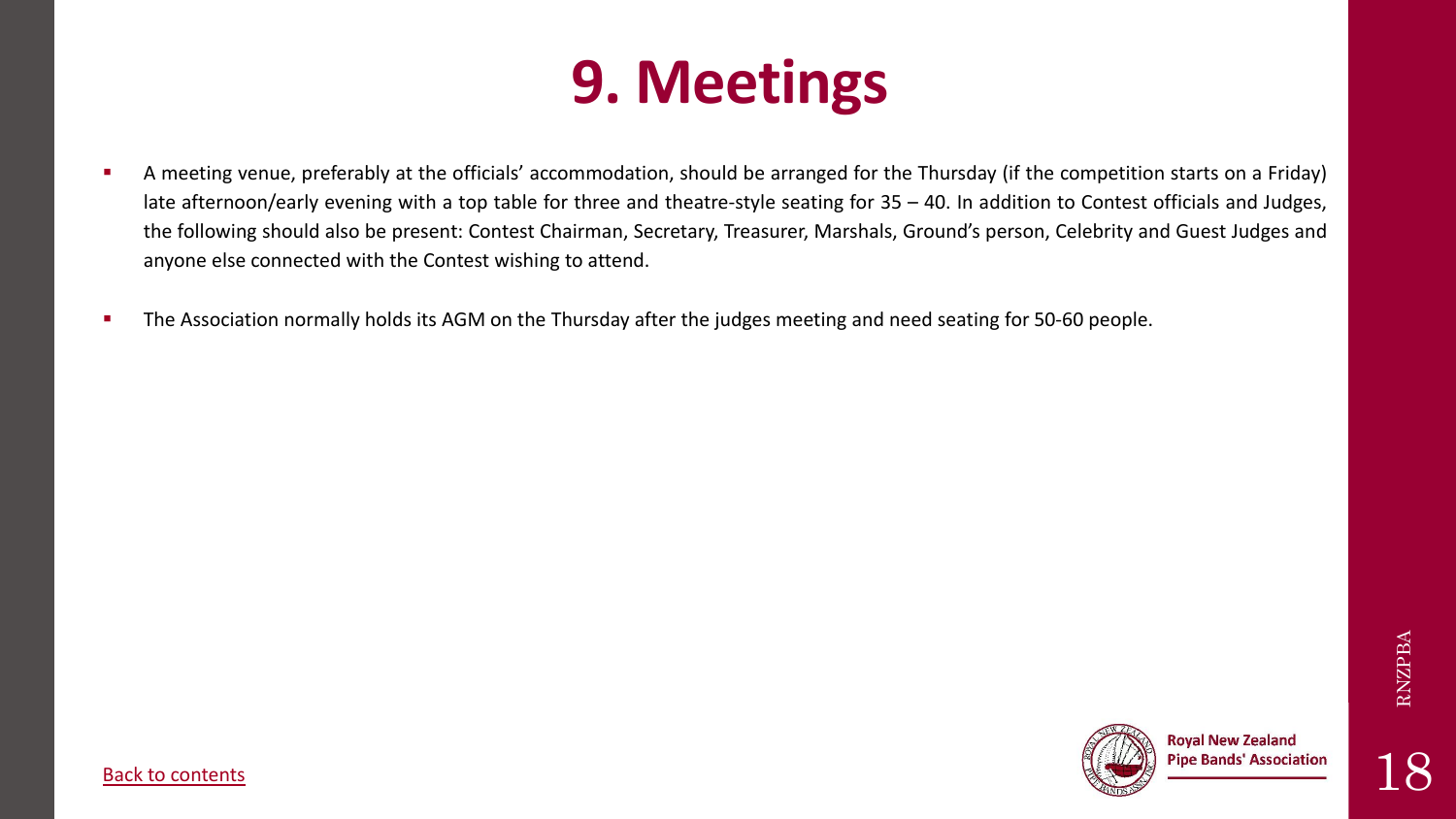### **10. Finance**

- <span id="page-18-0"></span>■ Make recommendations to the Contest Committee as to the number of tickets and passes to be printed.
- Advise the Contest Committee, after liaising with the RNZPBA Executive Officer, as to complimentary name badges/with lanyard for:

| <b>Association Management Board</b> | Life Members              |
|-------------------------------------|---------------------------|
| <b>Management Group Leaders</b>     | <b>Judicial Committee</b> |
| <b>Contest Committee</b>            | <b>Contest officials</b>  |
| Ground staff etc.                   | Announcer                 |
| Judges                              | Livestream team           |
| <b>Band Hosts</b>                   | <b>Trophy Custodians</b>  |
| Tradesmen such as electrician etc.  | <b>Special Guests</b>     |

- All those listed above receive an official pass, and in the case of those who are working, a complimentary ticket and programme in the case of others.
- Consider what insurances should be arranged in respect of the Contest. Obtain quotations and make recommendations to the Contest **Royal New Zealand** Committee (e.g., Pluvial, Public Liability, Equipment etc). **Pipe Bands' Association**

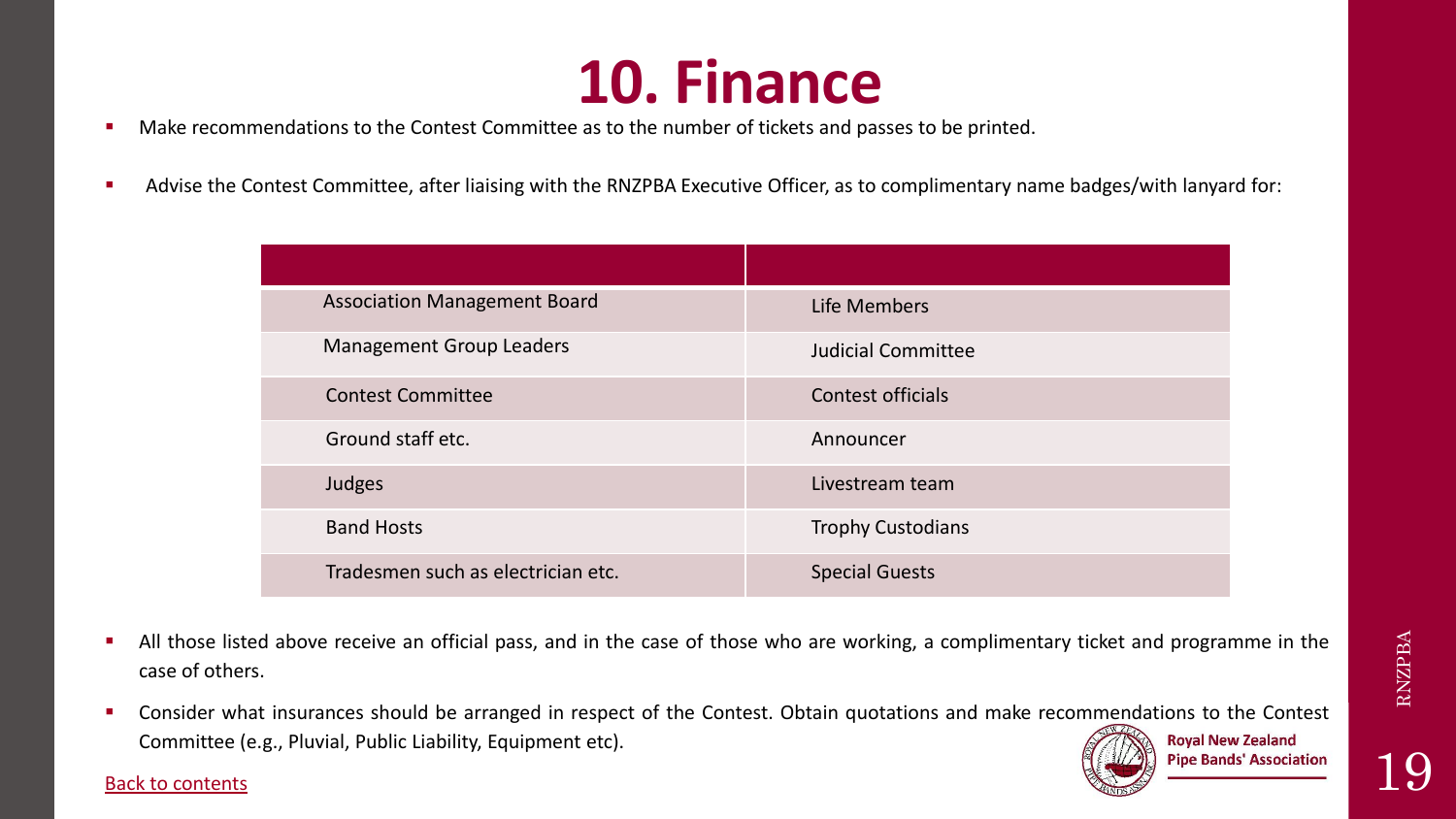# **11. Advertising and Publicity**

- <span id="page-19-0"></span>• Early contact should be made with the Press and Radio, Social Media informing them of the Contest. Use them to best advantage. If the Centre/band has a Publicity Officer they can be of great assistance as they can submit information to the Press, Radio, Social Media in their preferred form.
- Press Releases on information about the Contest should commence no less than six months prior to the Contest. Keep feeding the Press news items periodically from that time forward relating to the Contest, e.g., names of adjudicators appointed, total band entries in all grades etc.
- A newspaper supplement just prior to the Contest (two or three days) is an excellent form of advertising.
- Car banners can be distributed locally about four months prior to the Contest. They can be sent to other areas as well but will have most impact in the immediate locality.
- Arrange Card Posters for distribution to local hostelries, retail shops etc.
- Window displays of trophies should be arranged for no less than fourteen days prior to the Contest.
- Newspaper advertising. It is recommended that advertisements be published on the Saturday prior to the Contest, a midweek advertisement, preferably in a supplement issue, and on the days of the Contest.

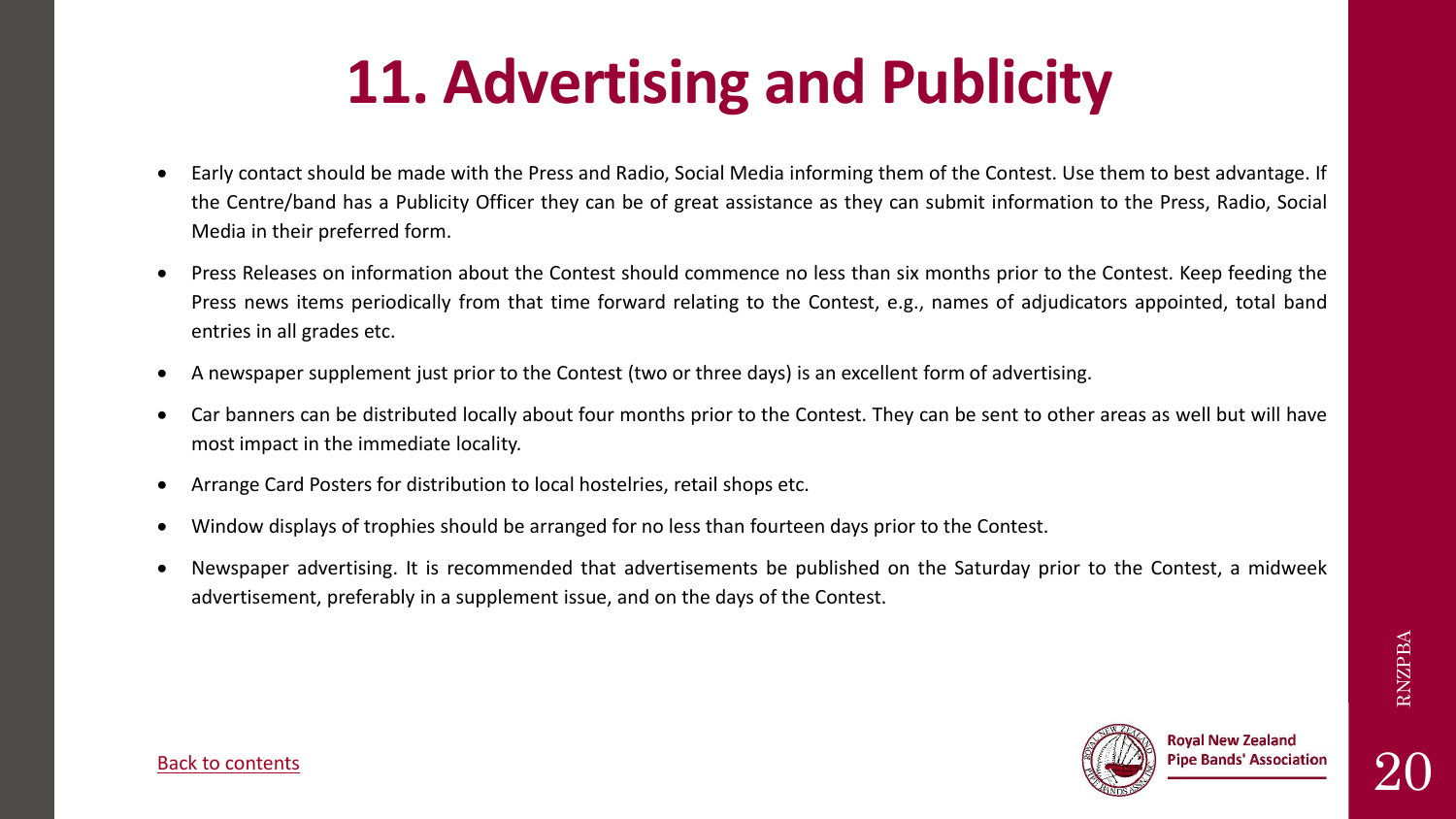RNZPBA

- Contact the leader of the RNZPBA Promotion Group as soon as it is known that you have the Contest. It may be possible to arrange national coverage of events and they will be of assistance in many areas of promotion.
- Radio advertising should be arranged no less than one month prior to the Contest. The most effective form is radio spot advertising during the breakfast sessions, e.g., "New Zealand Pipe Band Contest time is....".
- Proposals for advertising should be submitted to the Contest Committee for approval, and approval obtained for expenditure intended which should not exceed 10% of budgeted gate takings. The Contest Committee should be kept fully informed at each meeting.

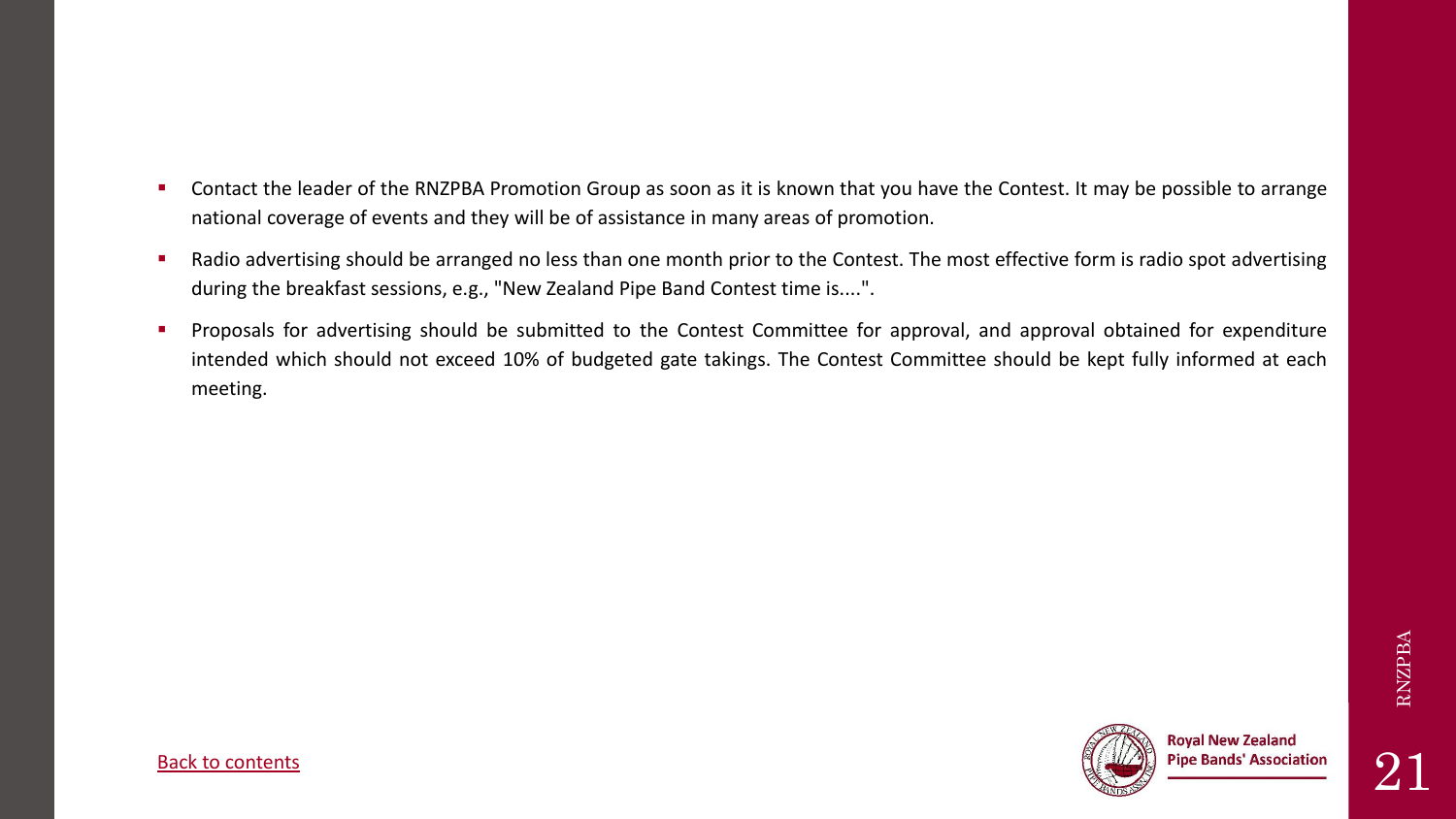### **12. Catering**

- <span id="page-21-0"></span>Plan for ground staff to have lunch on the Contest grounds as time does not permit them to leave the grounds.
- Arrange morning tea, lunch and afternoon tea for: officials, gatekeepers, runners, ground staff and the livestream team at the grounds. The officials are 5 Judicial Committee (includes National President and 2 national appointments plus 2 local appointments), 23 Judges, 3 Recorders and the Announcer, Trophy Convenors, the livestream team plus all the Contest Committee.
- It is imperative that Judges etc. are notified early in the day where they are to go for lunch, as Judges arrive late and go straight onto the ground. Once the events start it is too late to notify them.
- When planning for the meals the Contest Supervisor will advise whether to provide tea for Judges either before the commencement of the day's events, between events or during events. It is important that tea should not interrupt the progress of an event, nor cause a delay in the continuity of the programme between events.
- Judges' room and hospitality room. A room is needed somewhere in the administration centre for Judges to leave their belongings, to retire to complete their reports, and gather after the music events have concluded to hold their regrading meeting. A hospitality room can also be set up for entertaining special guests. (Refer to National President).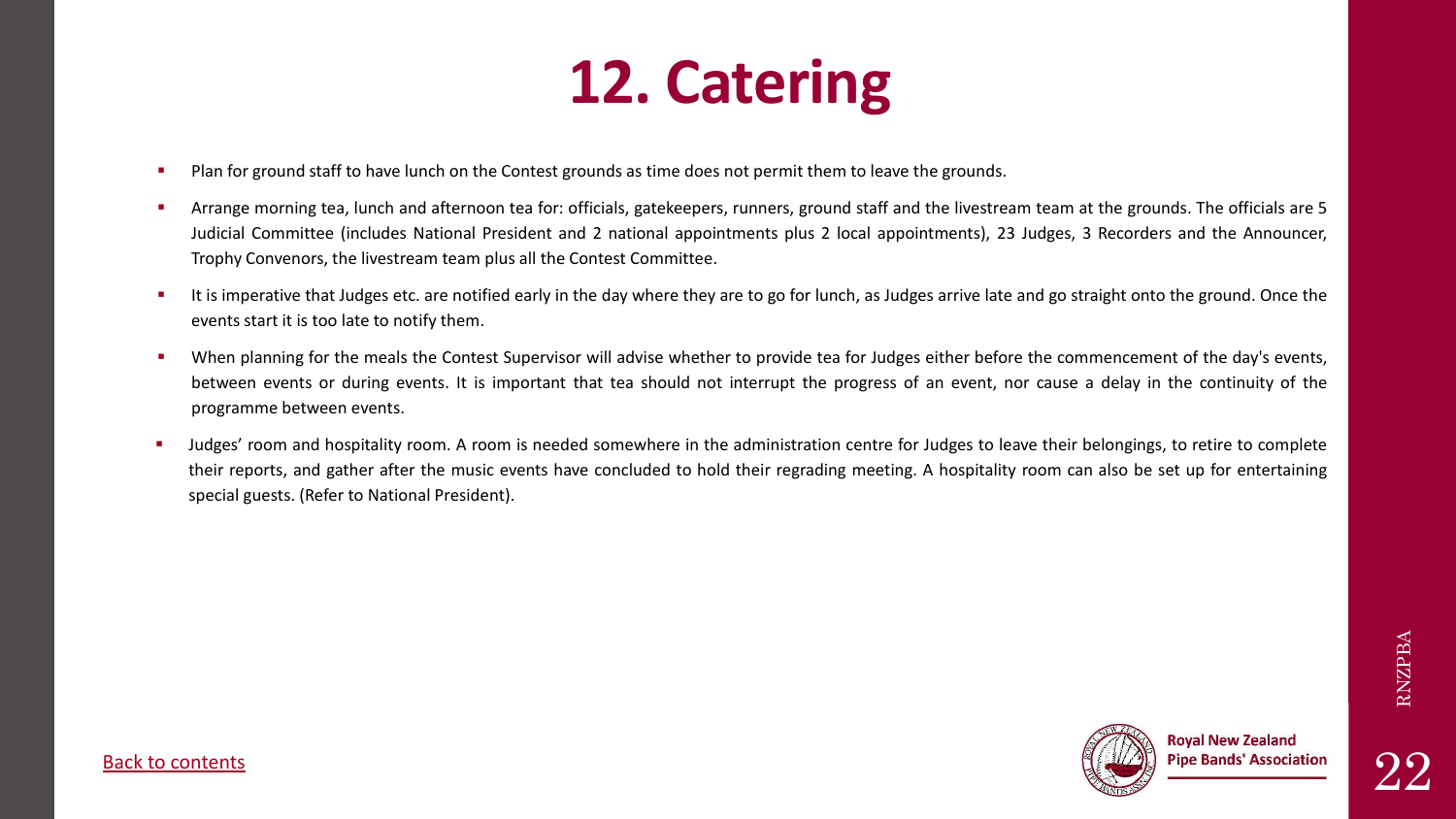# <span id="page-22-0"></span>**13. Programme – Printing and Advertising**

- The Programme Sub-Committee to recommend to the Contest Committee the number of programmes that should be printed.
- Obtain quotes for printing the number of programmes required as decided by the Contest Committee.
- Check with the printer as to the quality of paper to be used.
- Refer quotes to the Contest Committee for final decision.
- Recommend to the Contest Committee rates for advertising charges in the programme and obtain a decision on this.
- Approach prospective advertisers to sell advertising in the programme. A list of prospective advertisers should be drawn up with the aid of other Contest Committee members, who could assist in approaching firms where they have personal contacts.
- It is essential for all letters asking firms to take advertising space to be addressed to a specific person in that firm, especially where a contact on the Contest Committee has made the initial approach. All letters should be followed up with a personal approach.
- Arrange to obtain in good time from the Executive Officer all necessary artwork, bromides, photos, the President's message, and the names of the Judicial Committee. These matters can hold up printing.
- Arrange for any photographs to be included in the programme e.g., National President, the local Mayor, the Contest Committee.
- Prepare or obtain all necessary copy for the programme, including National President's message, the Mayor's message, the Contest President's message, history of the local pipe band (if appropriate) and liaise with the Contest Secretary for information from entry forms as soon as available.



23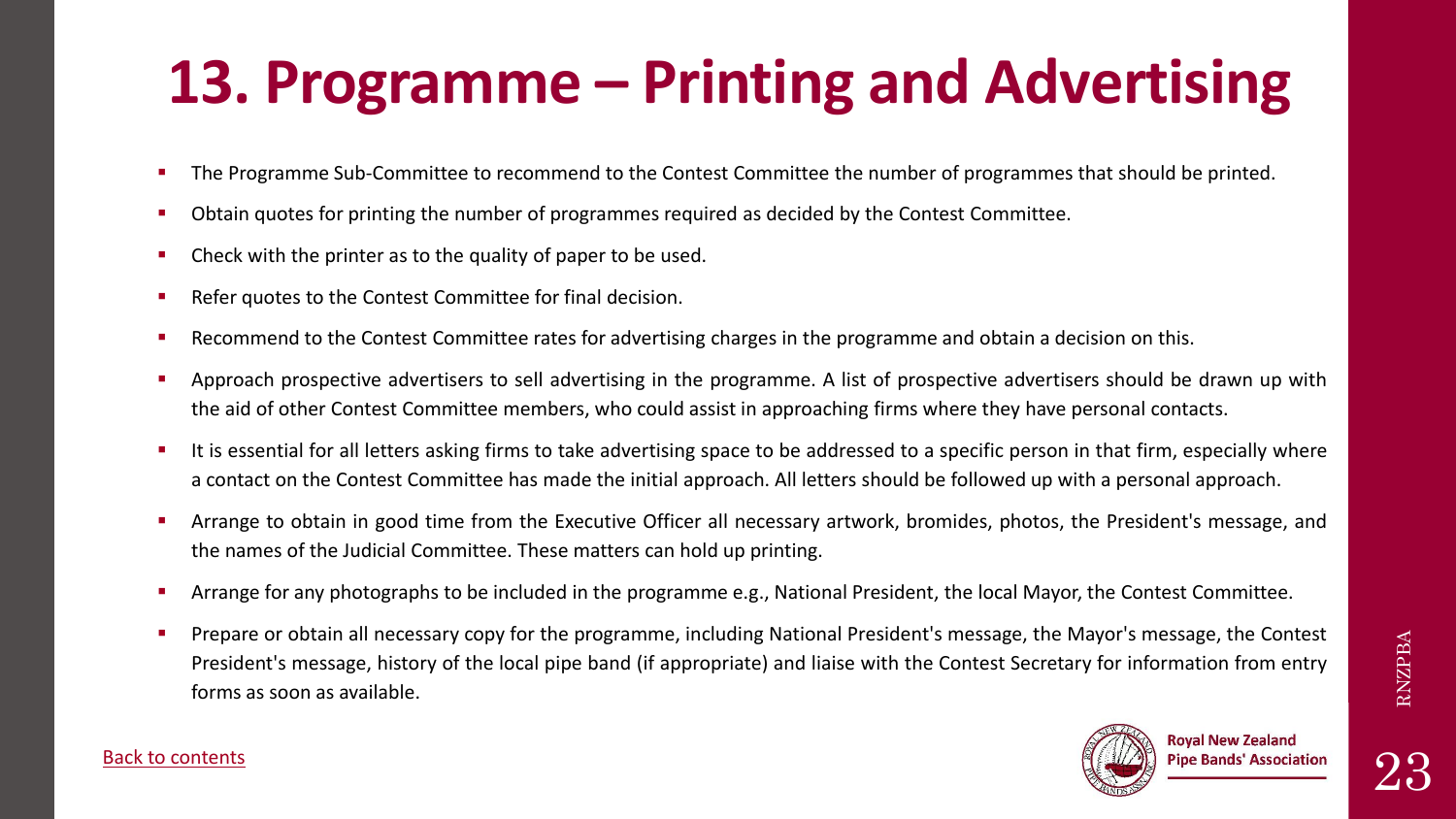- Settle draft programme and deliver to printer. Arrange for proofs to be available. *Note - all pages of the programme must be* proofread by a member of the RNZPBA Management Board prior to printing and the cover design must be approved by the *RNZPBA Management Board*. *Special attention to be given to the proof reading of the time scheduling.*
- Delay printing of programme for as long as possible to accommodate withdrawals. Delivery should be one week prior to Contest. Complimentary copies to be handed out on arrival of individuals or bands.
- Recommend to the Contest Committee a selling price for the programme.

RNZPBA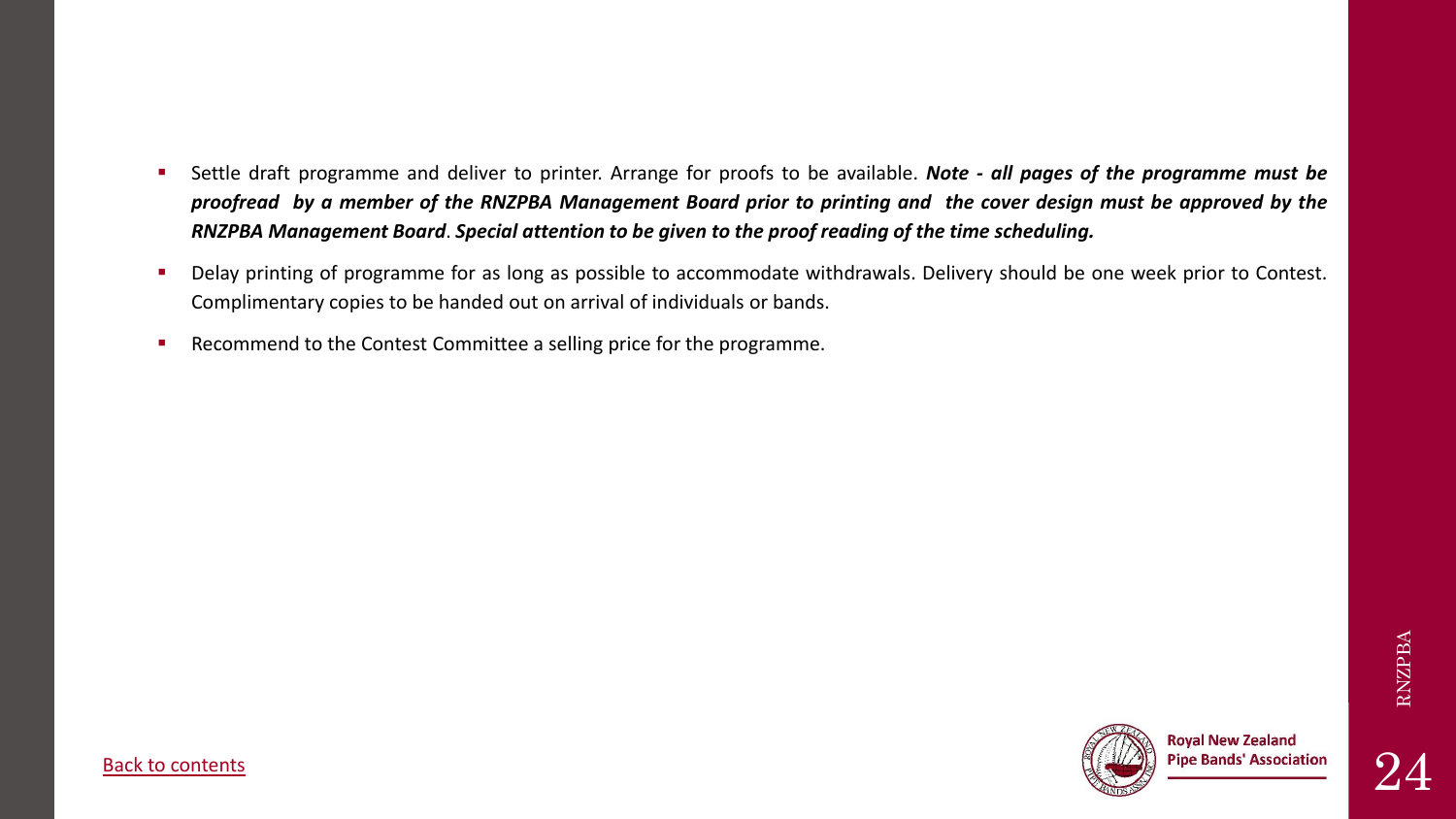# **14. Selling of Programmes**

- <span id="page-24-0"></span>The Sub-Committee is responsible for the custody, distribution and sale of all Contest programmes and accounting for all proceeds. Although its duties should be appreciated from the time of appointment, most of the work will fall in the period shortly before the Contest and at the time of the actual Contest.
- Take custody of programmes after receipt from the printer and check quantities.
- Arrange for suitable retail stores, e.g., band outfitters, music shops etc to pre-sell programmes, preferably in conjunction with trophy displays, during the two to three weeks before the Contest. If there is an opportunity to pre-sell at a street parade of local bands to publicise the Contest, advantage should be taken of this.
- Obtain the approval of the Local Authority to sell on the streets during the Street March or any other desired public place before or during the Contest. The correspondence will be handled by the Contest Secretary after the Contest Committee has received a recommendation from the Sub-Committee.
- Authorisation of complimentary programmes. These should be kept to a minimum, but complimentary programmes should be available to all National and Contest officials and one complimentary programme be available for each band manager on arrival at the Contest.
- Procure and organise programme sellers. As many programme sellers is required at various times during the weekend, the best course is to engage a youth group, e.g., Boy Scouts, to undertake all sales at Contest events on a 10% commission basis. Some such groups are used to this type of project and will do their own rostering and guarantee the attendance of the required number of sellers.



#### [Back to contents](#page-1-0)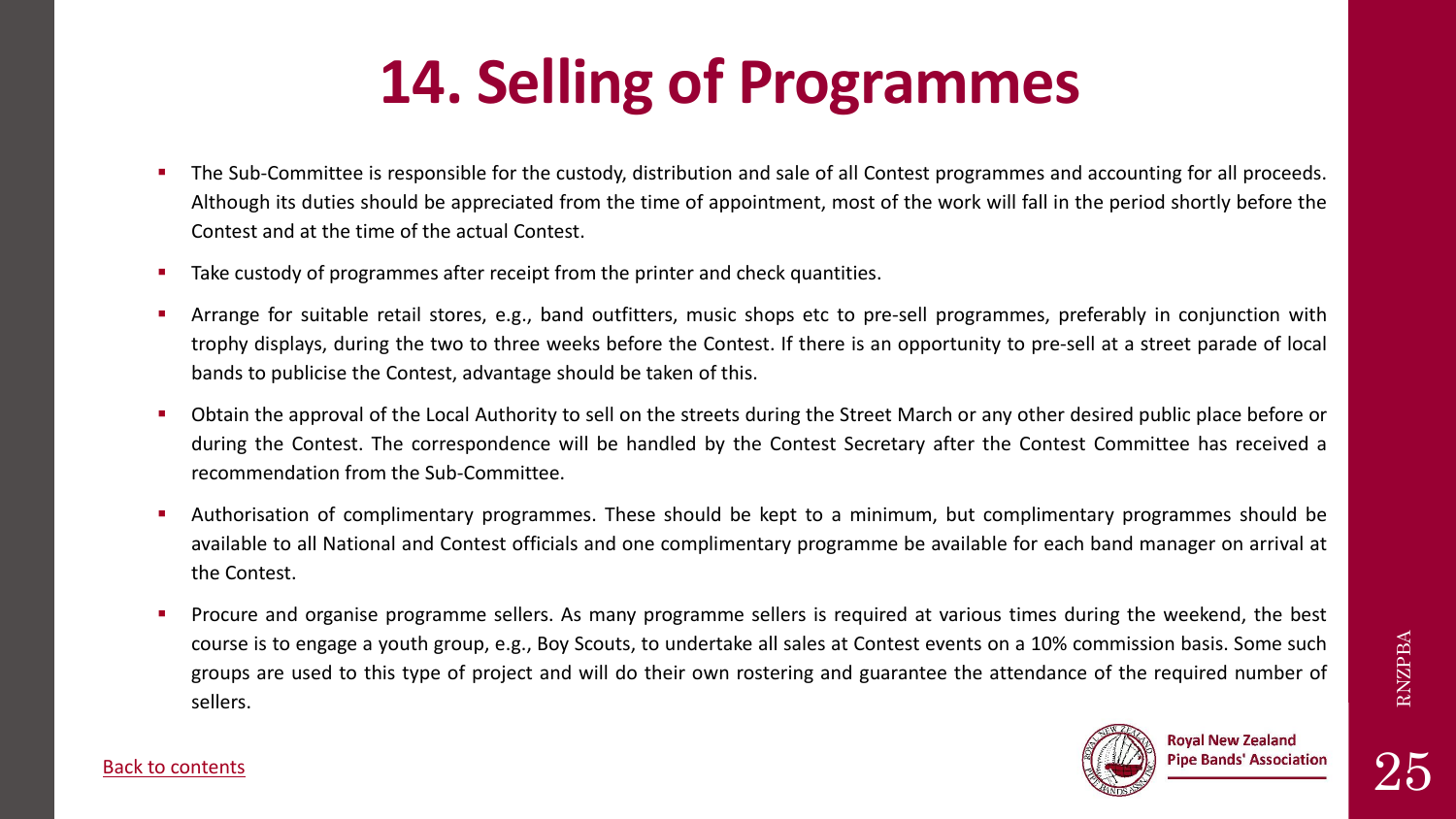- Distribution of band members' programmes. At the final meeting of band hosts, each band host should be given sufficient programmes for sale to all band members and supporters in the band for which they are responsible. A request for a positive selling approach should be made to the band hosts, and they should be asked to account for cash and any unsold programmes by the Saturday night of the Contest.
- Receipt and custody of cash. The Sub-Committee should ensure that the cash is correctly accounted for by all sales staff and other sales outlets, recorded and receipted by the Contest Treasurer when handed over.
- Account for programmes sold and unsold. The Committee should record the allocations of programmes before and during the Contest and account for all sales and stock unsold at the conclusion of the Contest. Invoices should be sent to all advertisers immediately after the programmes are received, accompanied in each case with a copy of the programme.

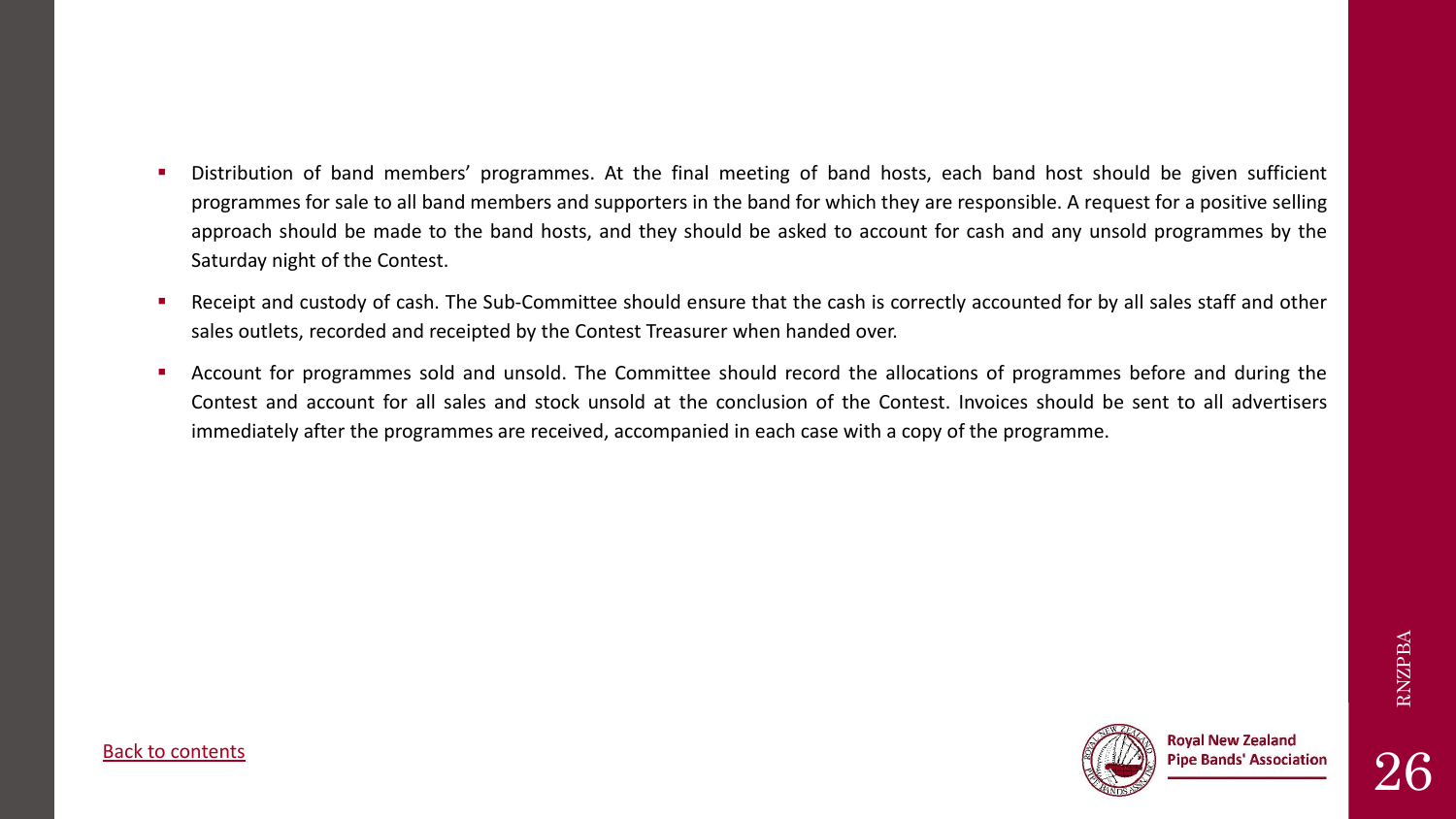# **15. Transport for Bands**

<span id="page-26-0"></span>**This is best handled by one person who is conversant with bus operators in the Contest venue area. However, provisions should be made** to co-opt additional staff if required. Suitable transport must be provided. As National Pipe Band Contests are normally held at the peak of the tourist season and difficulty can be experienced. However, as the journeys involved are comparatively short, local Transport Board buses can usually supply suitable buses even though locker space for luggage is not provided.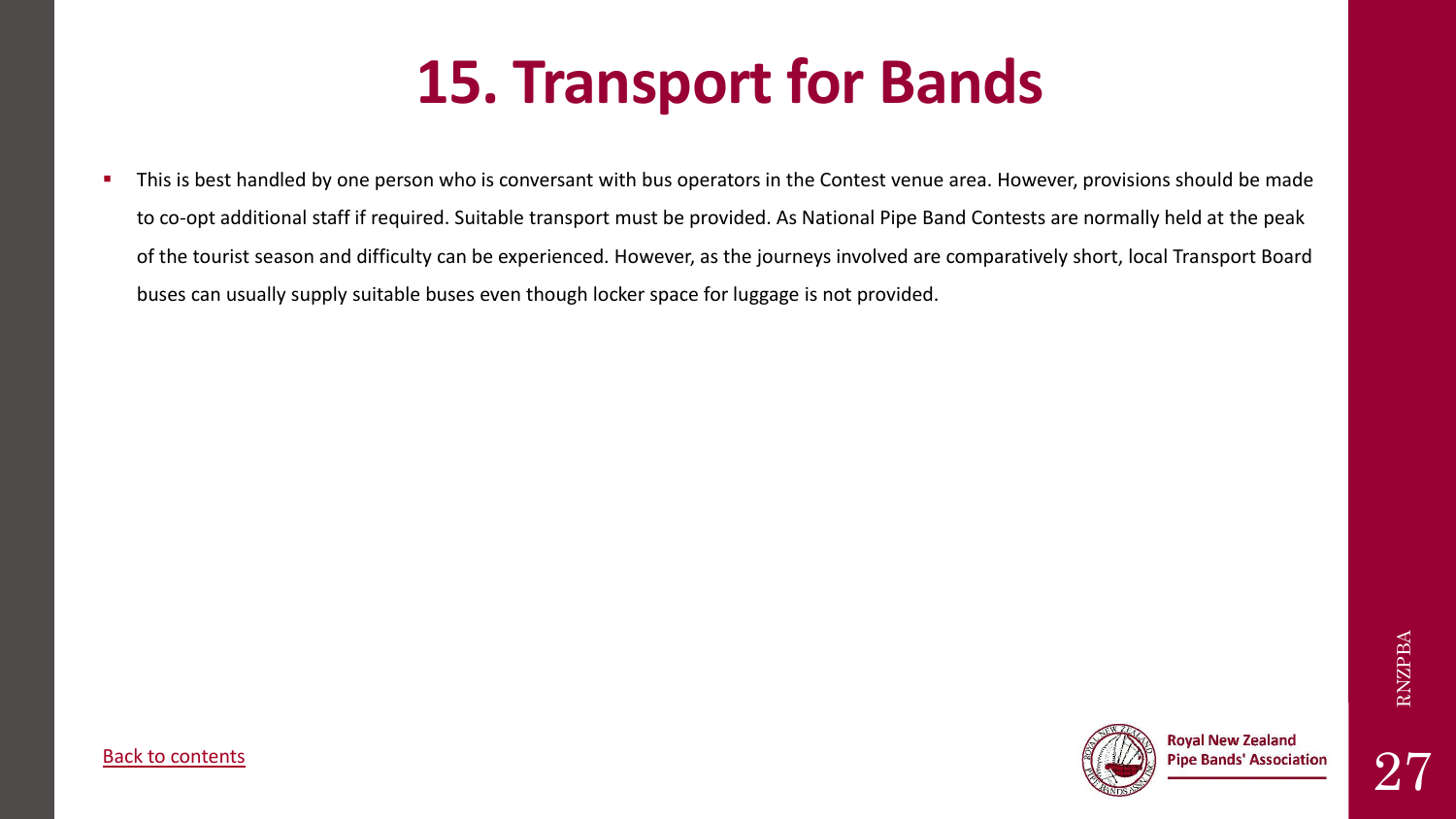# **16. Transport for Judges and Officials**

<span id="page-27-0"></span>■ Two 10 – 12-seater vans will be required to transport the 20+ Judges and officials and livestream team. As well a car for Contest Supervisors who depart for venues at least 45 minutes prior to Judges. Generally, these vehicles are obtained from a local motor vehicle dealer in return for free advertising in the programme and by the announcer over the weekend events. Provide Drivers for the Judges Transport.

RNZPBA

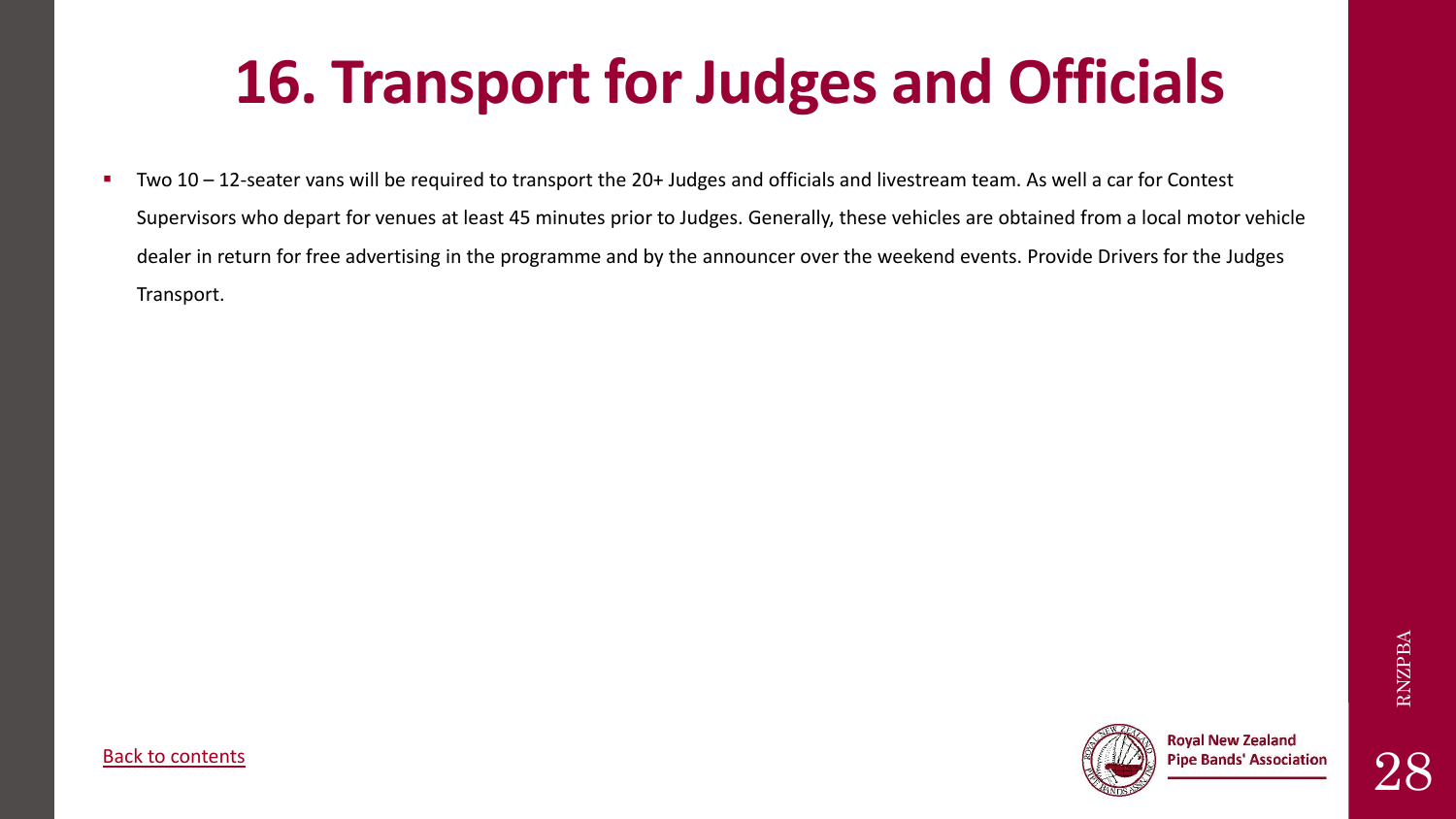# **17. Trophies**

<span id="page-28-0"></span>This is an area which creates problems if the trophies are not forwarded by the holders to the Contest Secretary by the prescribed time.

- **EXECT** The National Association will appoint a National Trophy Convenor.
- **EXPLED The Contest Committee will appoint a Trophy Receiving Officer to be Custodian of the Trophies and to organise cleaning the trophies, if** required prior to the Contest
- Refer to Rules on Trophies Chapter (7) Page 24, Paragraphs 7.1 7.5 Inclusive.
- Bands will compete for trophies, medals and/or certificates.
- Cash prizes may, at the discretion of the Board, be competed for at Contests.
- Bands winning trophies at a Contest must have them engraved at the bands' expense.
- **EXTE:** The National Trophy Convenor will communicate with the Trophy Receiving Officer to organise an address and a date for the return of trophies. The date is to be not less than one month prior to the Contest. Bands failing to forward trophies within the prescribed time will be liable to a penalty of \$20 or such other disciplinary action as shall be determined by the Board.
- **The National Trophy Convenor will contact bands holding trophies to let them know the date they are to be returned and the address** they are to be returned to.
- **The National Trophy Convenor will send the procedures for the return of trophies and a schedule of bands who won trophies the** previous year and which trophies they are holding to the Trophy Receiving Officer.



**Royal New Zealand Pipe Bands' Association**  RNZPBA

29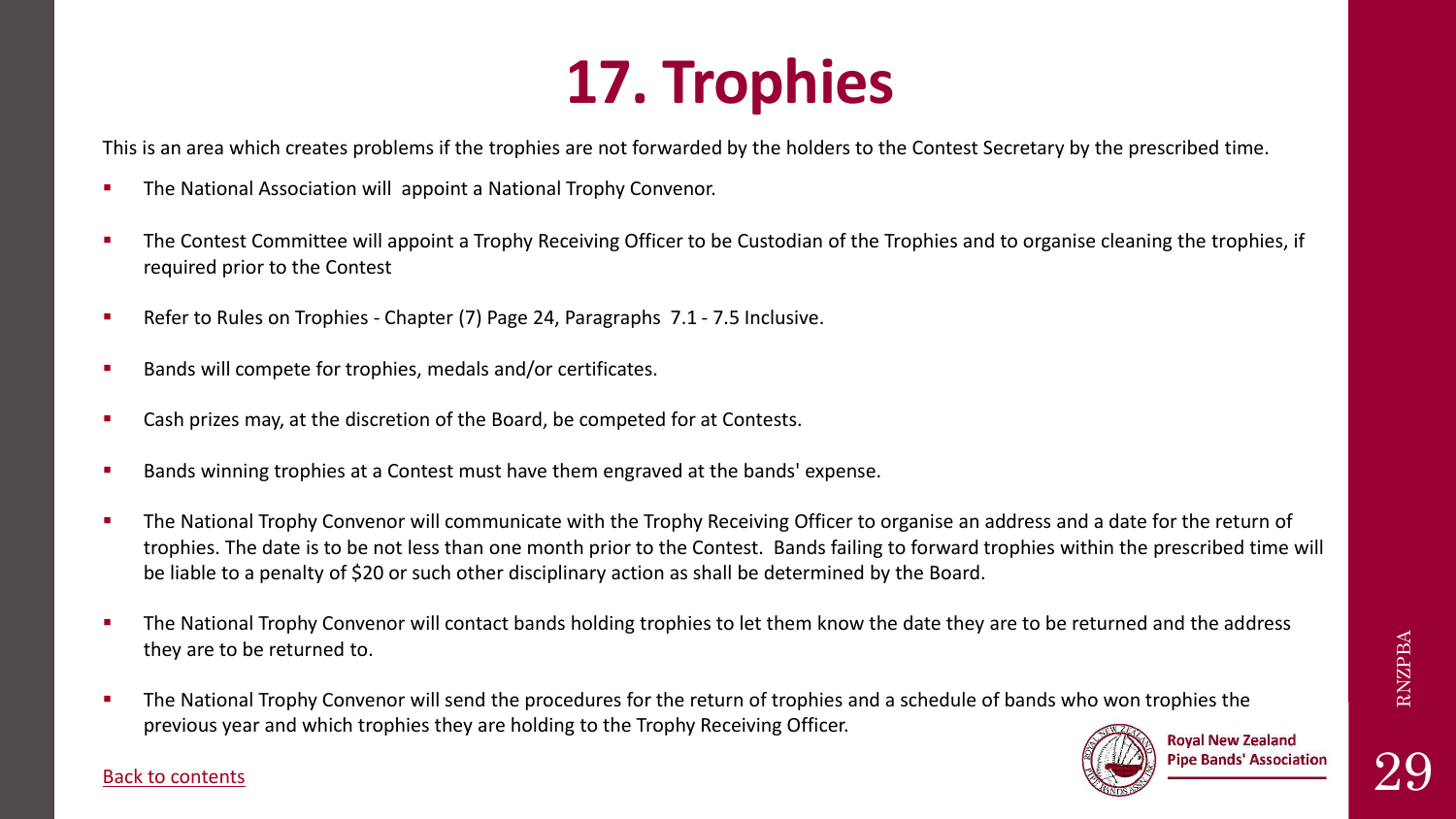30

- **•** The Trophy Receiving Officer will mark off the trophies on the schedule as they arrive and will notify the National Trophy Convenor which trophies have been returned.
- **The National Trophy Convenor will chase up any band who have not returned trophies by the due date.**
- **The Trophy Receiving Officer will be custodian of Trophies and will, on their receipt, check for any damage and report this damage to the 1998.** National Trophy Convenor.
- **.** The National Trophy Convenor will report this damage to the Board.
- **The cost of any such repairs considered not to be due to fair, wear and tear, will be recoverable from the band from which the trophy has** been received.
- **The Contest Committee will allocate a secure room on the grounds for the trophies. This room is to be downstairs and as close to the** presentation area as possible.
- **EXPLED The Contest Committee will provide 4 trestle tables to place the trophies on for presentation.**
- **EXECT** The National Trophy Convenor will provide Tartan material to cover the tables.
- **•** The Trophy Receiving Officer will take the trophies to the grounds on Thursday morning and separate them in to Grades and leave them in boxes in the Trophy Room.

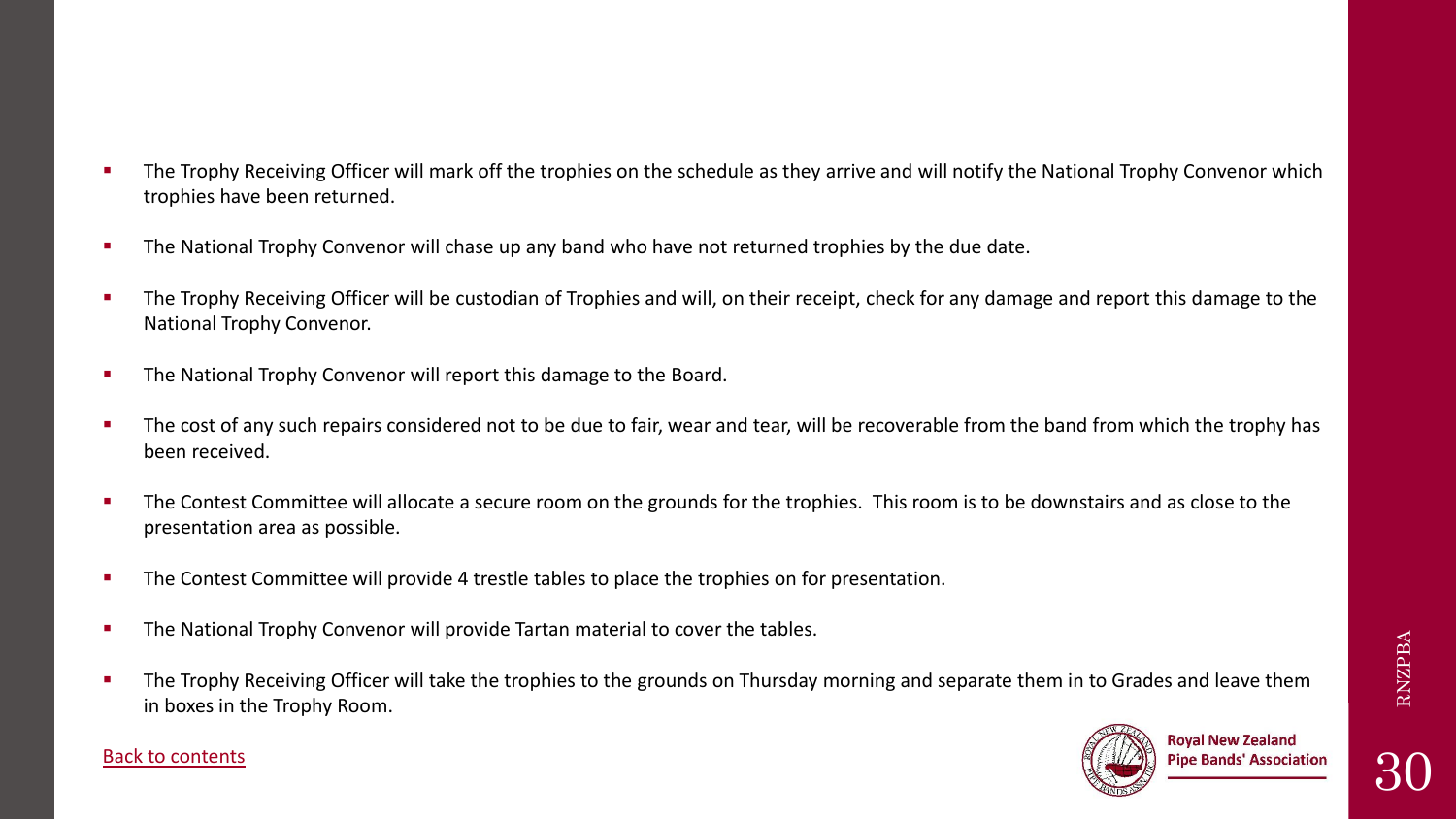- With the assistance of the Trophy Receiving Officer, the National Trophy Convenor will set the trophies up on the tables in order of presentation.
- **The National Trophy Convenor will have small wooden blocks for each trophy with the name of the award printed on the front side and** the name of the trophy printed on the reverse side. These wooden blocks will be placed in front of the corresponding trophies with the name of the award showing.
- **The National Trophy Convenor will organise a script in order of presentation and will write the winning bands' names on to the script** from the master score sheets once they have been completed by the Recorder's office.
- **EXECT** Winners will not be announced until the Presentation Ceremony.
- Two copies of this script will be required. One will be given to the Announcer and the second one will be for the National Trophy Convenor to follow during the presentations.
- **The National Trophy Convenor will make contact with the Contest Committee to ask if they have any dignitaries they would like included** in the Presentation Ceremony.
- **EXED As the winners are announced, the National Trophy Convenor will pick up the appropriate trophies to hand to the presenters. The** Trophy Receiving Officer will also be at the trophy table to assist the National Trophy Convenor.

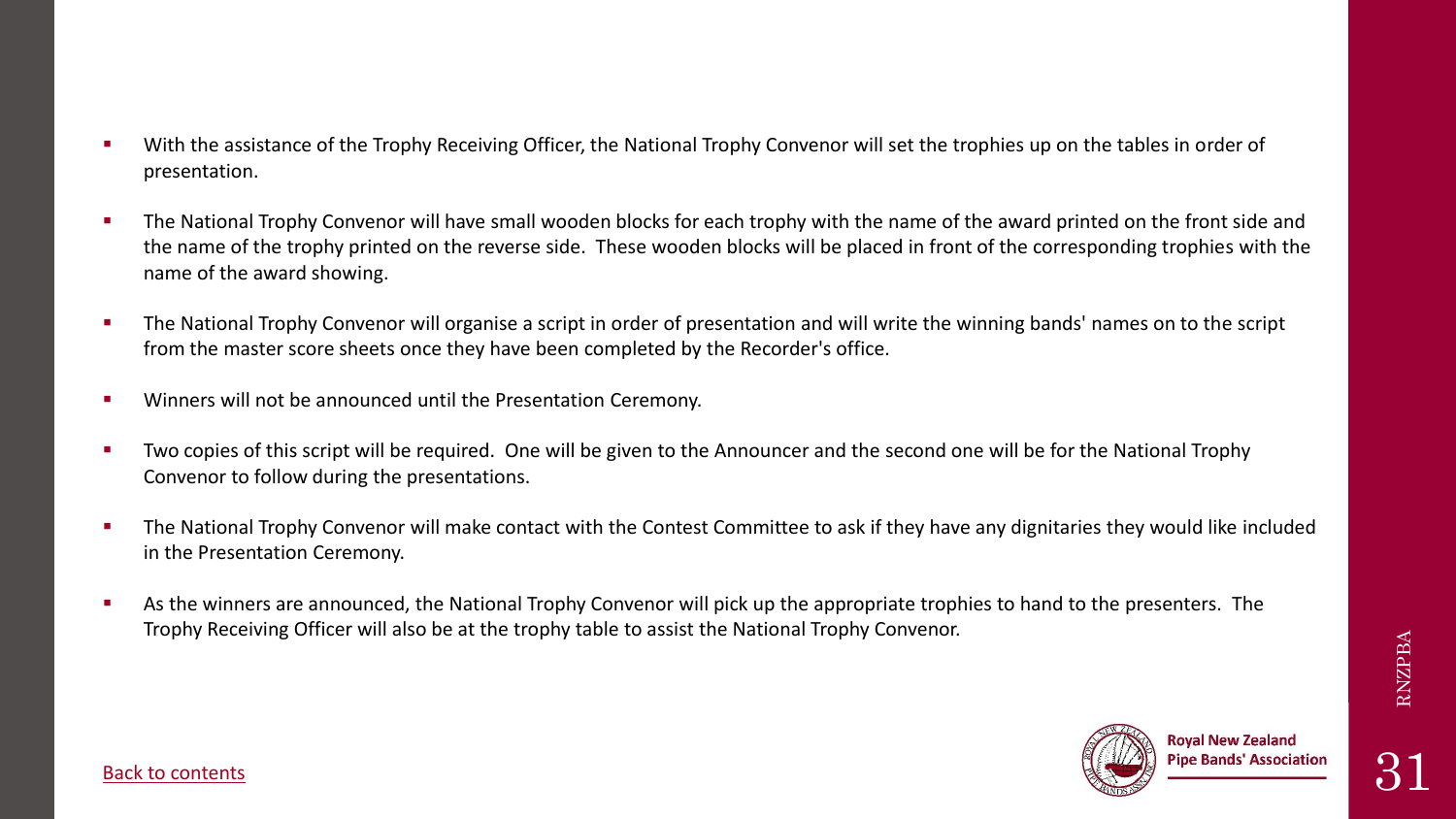The Association may, from time to time, approve Special Awards. The purpose, the criteria by which the competition will be assessed, and the judge or judges of any such award, shall be fully set out and advised to competing bands.

**Any trophies won at a Contest must remain in New Zealand.**

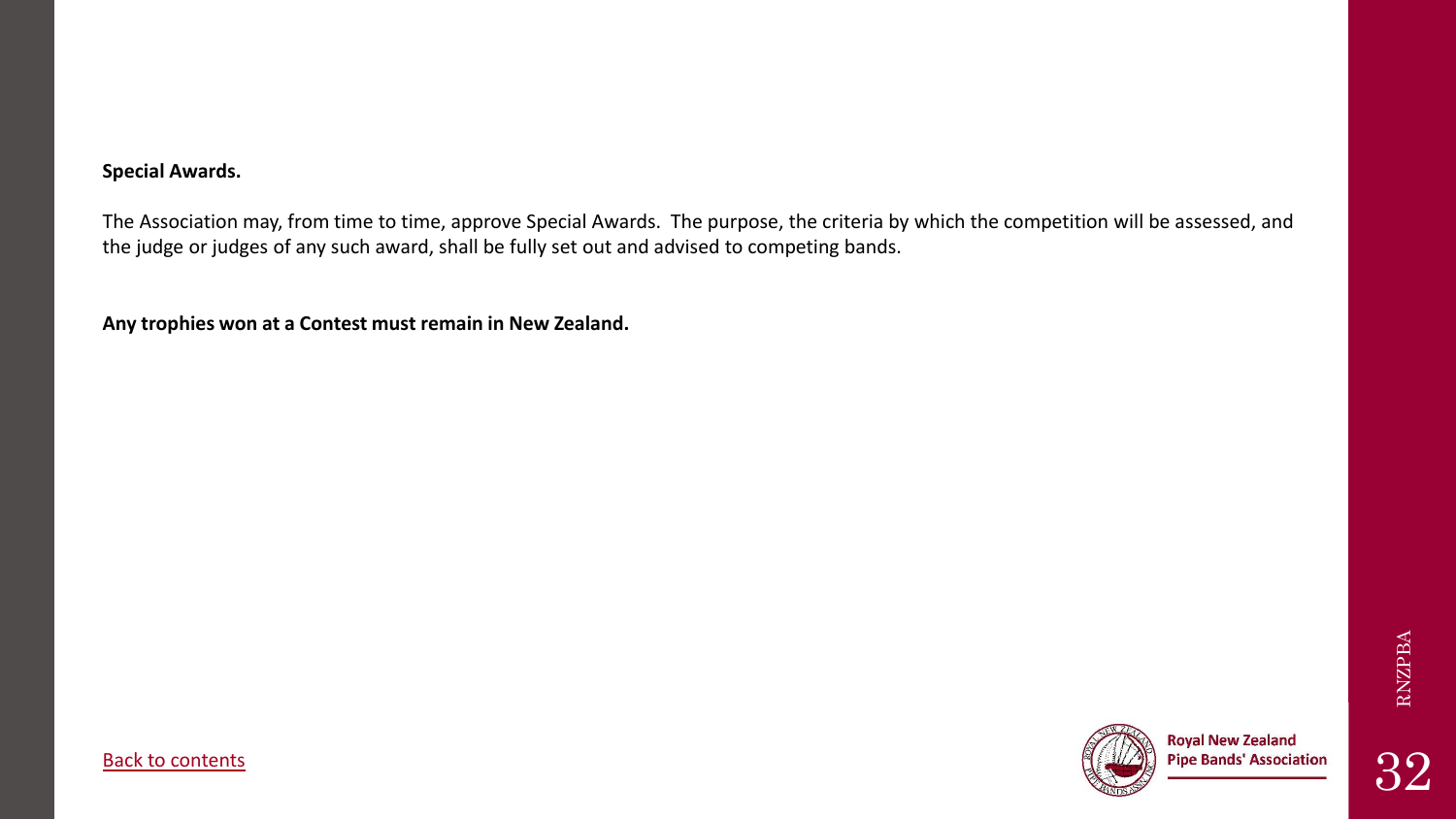### **Appendix 1 Financial Planning Requirements**

<span id="page-32-0"></span>The requirements so far have covered the logistical aspects of Contest organisation. The Association also recognises the need for careful financial planning and management and the following comments, requirements and suggestions are offered to all national Contest Organising Committees.

- **1. CHAPTER 2.3.7** (Page 4) of the Contest Rules requires the Association to provide Organising Committees with the financial results of the previous three Contests. That rule also requires Contest Committees to submit financial forecasts and results in the same format.
- **2. FORECASTS.** The Board will liaise with your committee on the financial forecast shortly after this has been submitted.
- **3. The Board** recommends that your committee takes careful note of the constitutional financial requirements as to "who pays for what". **(Contest Rules, Appendix 3 Expenses of Judges an Officials No. 2).**
- **4. The Contest Rules** provide for the payment of a grant of \$1,500 plus GST by the Association**. (Contest Rules, Administration 2.3.5).**
- **5. EXPENDITURE**. The financial reports from the previous three Contests will give your committee an idea of the areas that need addressing. Local conditions will play a big part in many of these expense items and the following comments may be of assistance to you:
- **6. Promotion/Advertising.** This is recognised as a difficult area and big spending may not necessarily be effective. What about considering contacting schools, clubs, associations, and businesses with a bulk purchase of tickets (maybe at a discount). A by-product of this could **Royal New Zealand** be ongoing recognition and support of the bands in your area.

[Back to contents](#page-1-0)

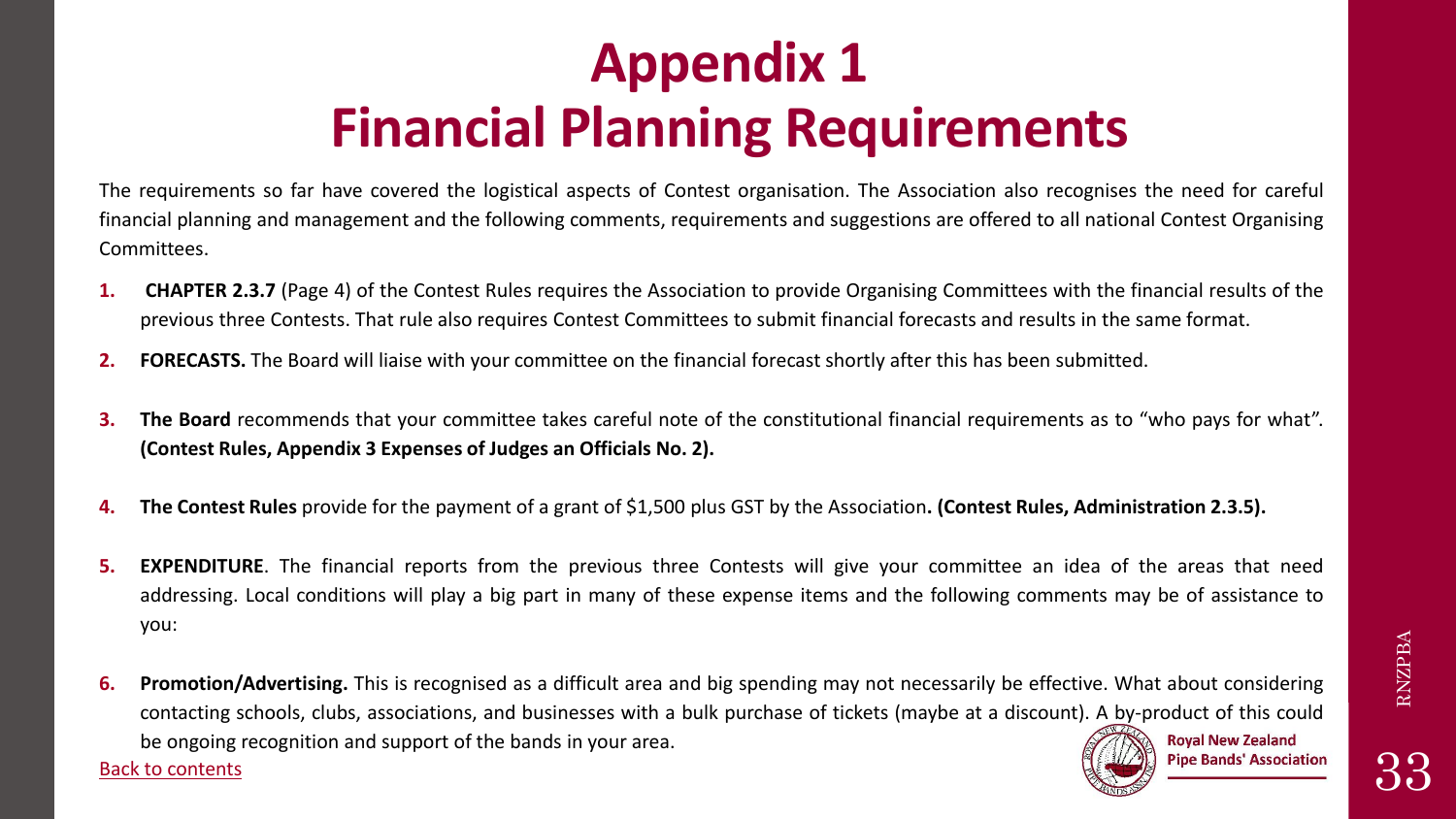- **7. Social Function**. The traditional Saturday night function is a danger area for financial losses. This should be self-funding and should not be part of the funds required to cover the running costs of the Contest. Any surplus would be part of the Contest profit.
- **8. Judges**. These costs are made up as follows:
	- travel
	- accommodation
	- meals
	- other expenses, fees.
- **9. Comments.** Accommodation and meals. These should be of a reasonable standard and, therefore, at a reasonable cost.
- **10. Ground Hire.** The cost of hiring the venue will depend on the ownership of the ground. However, if it is under the jurisdiction of your local Council, it may be possible to rent this at a "friendly" rate on the basis that the Contest attracts a significant number of "out-oftowners" thus injecting funds into the local business community. City and District Councils do like to promote their area - maybe this could be a persuasive promotion on your part.
- **11. Sponsored Expenses.** It may be possible to have such items as printing, photocopying, security, internet, public address system and the like partly or wholly sponsored.
- **12. Printed Programme.** As with the social function this ought, at least, to break even with the design and printing costs covered by advertising and sales. It is recommended that a profit should not be anticipated and, therefore, used to help to cover the running costs.

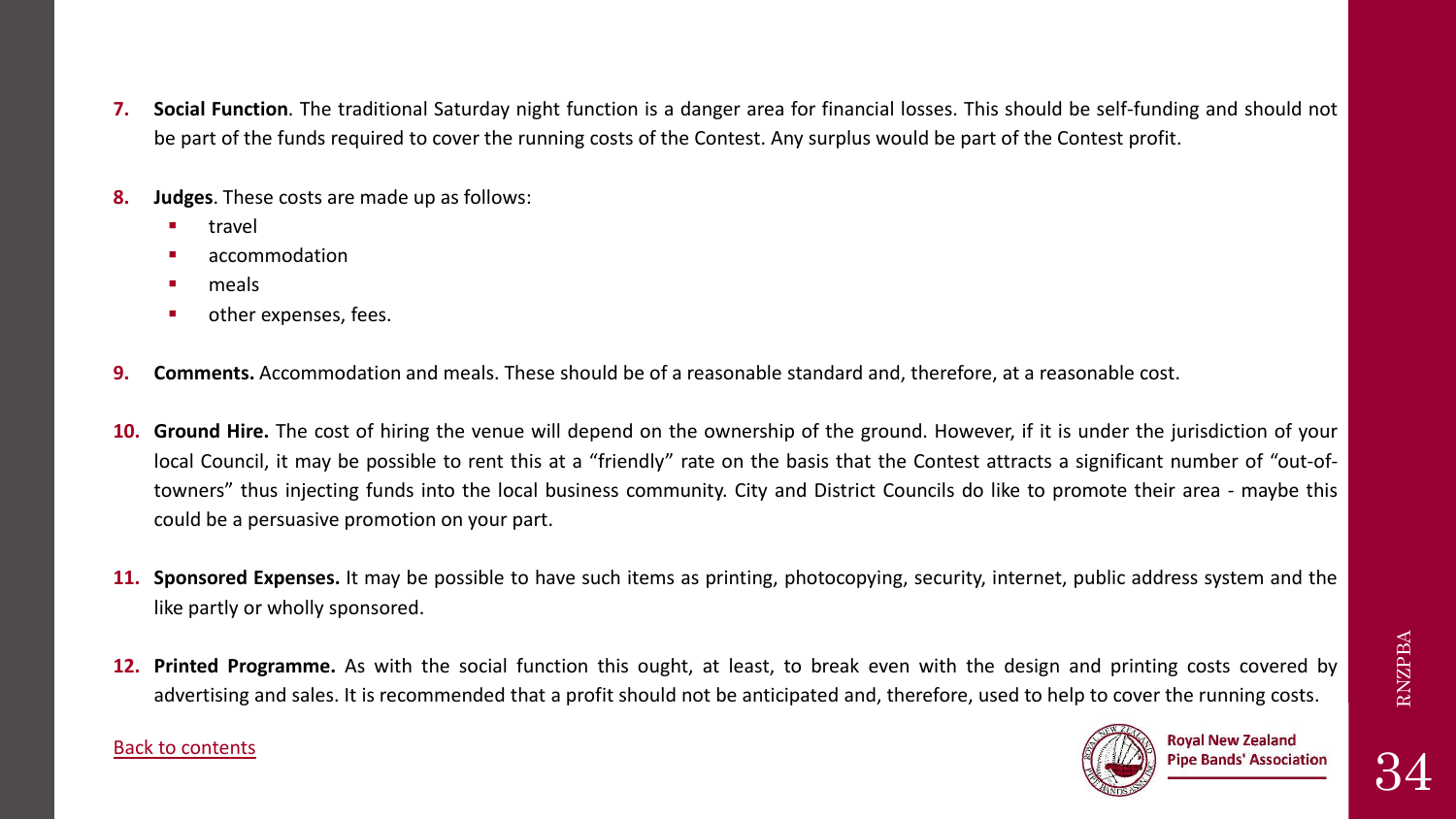- Sponsorship. The Association will work with your committee to obtain sponsorship. This can be in different forms from a major sponsor (with naming rights to the Contest) to individual sponsorships of a particular events, e.g., the XYZ Grade 2 Street March.
- It would be worthwhile contacting the various banks in your area before deciding which bank to use. If there is a possibility of sponsorship the Association could assist.
- Radio stations seem to be keen to be involved and various benefits could be achieved by their involvement.
- Gate takings This is the most difficult area to forecast but is, undoubtedly, linked to the effectiveness of your promotion and advertising plan.
- The income and expenditure items as listed in the formatted report are not intended to be exhaustive that would be too restrictive to your planning.

Any suggestions to enhance these Guidelines emanating from your experience in the running of the Contest would be most welcome.

Finally, the aim of the Contests is to make a sound profit, and this is invariably the result of careful planning and financial controls. The Association, by way of the Management Board and its support teams, will always be available to liaise, assist and advise.



#### [Back to contents](#page-1-0)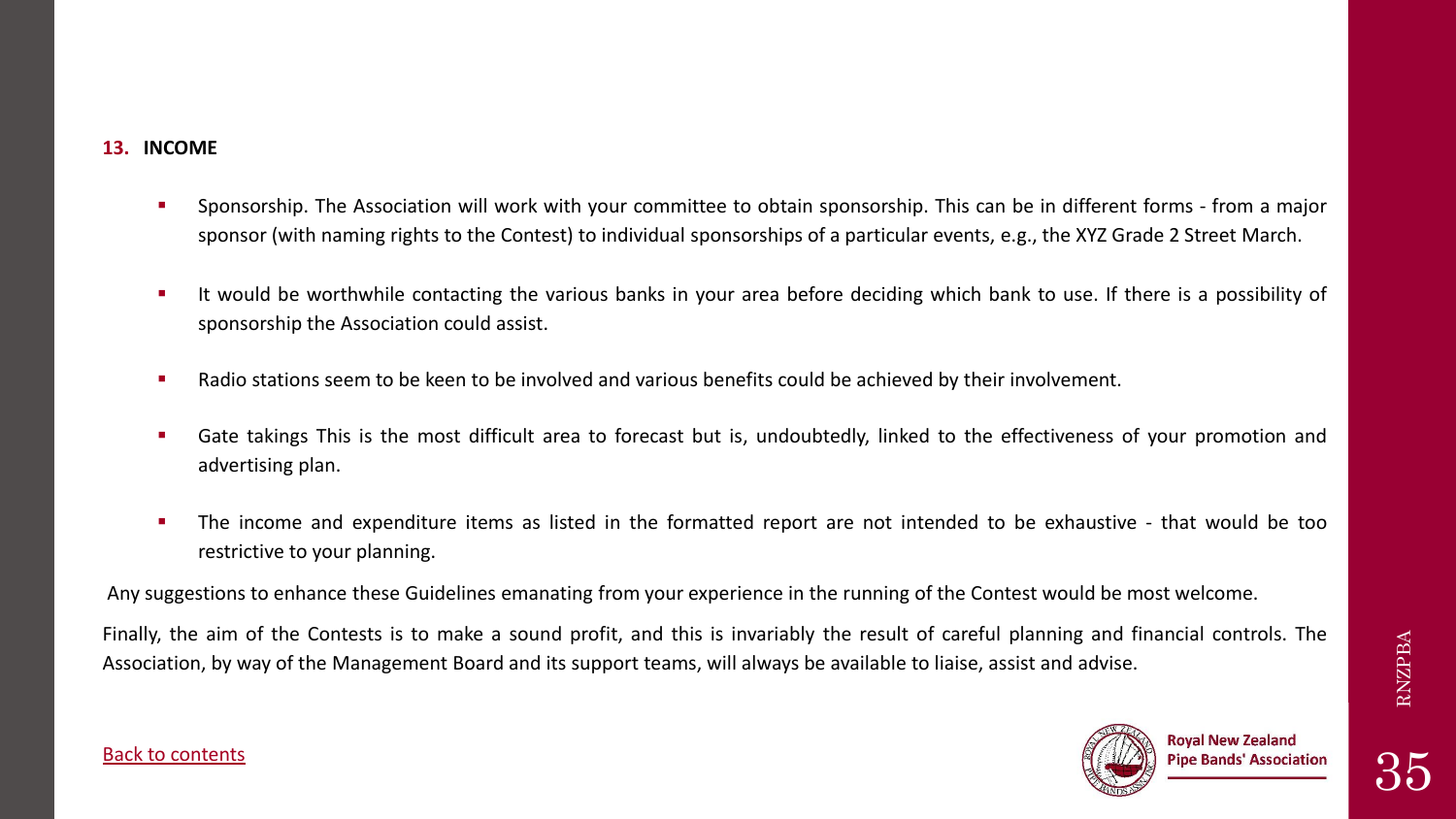### <span id="page-35-0"></span>**Appendix 2 Timetable of Important Dates for Contest**

Organisation based on the premise that the Contest will be held twelve months later.

- **1. EARLY FEBRUARY -** Circular No 1 to all bands, Centres and Australian bands advising preliminary details of the Contest.
- **2. EARLY MAY -** Circular No 2 to all bands to include questionnaire on accommodation requirements final date 30 June. Apply to Association for \$1,500 advance as per Rules. Submit draft Contest Schedule to Association for approval.
- **3. JUNE 30 -** Final date for preliminary advice on intention to compete with estimated accommodation requirements.
- **4. LATE JULY -** Advice to Executive Officer re interested bands and Circular No 3 to all bands that have signified their intention to compete advising further details.
- **5. NOVEMBER -** Closing date for entries. Final programme of events to be discussed with RNZPBA Contest Group Leader before being forwarded to Association for approval. Programme cover design sent to Association for approval. Draw for all events will be made by RNZPBA Contest Group Leader and a member of the Management Team. Appointment of Judicial Committee members (2) from Contest Committee.
- **6. LATE NOVEMBER/EARLY DECEMBER -** Circular No 4 to all competing bands advising accommodation and draw and enclosing questionnaire for the Announcer, plan of ground, name, and address of band host.



#### [Back to contents](#page-1-0)

RNZPBA 36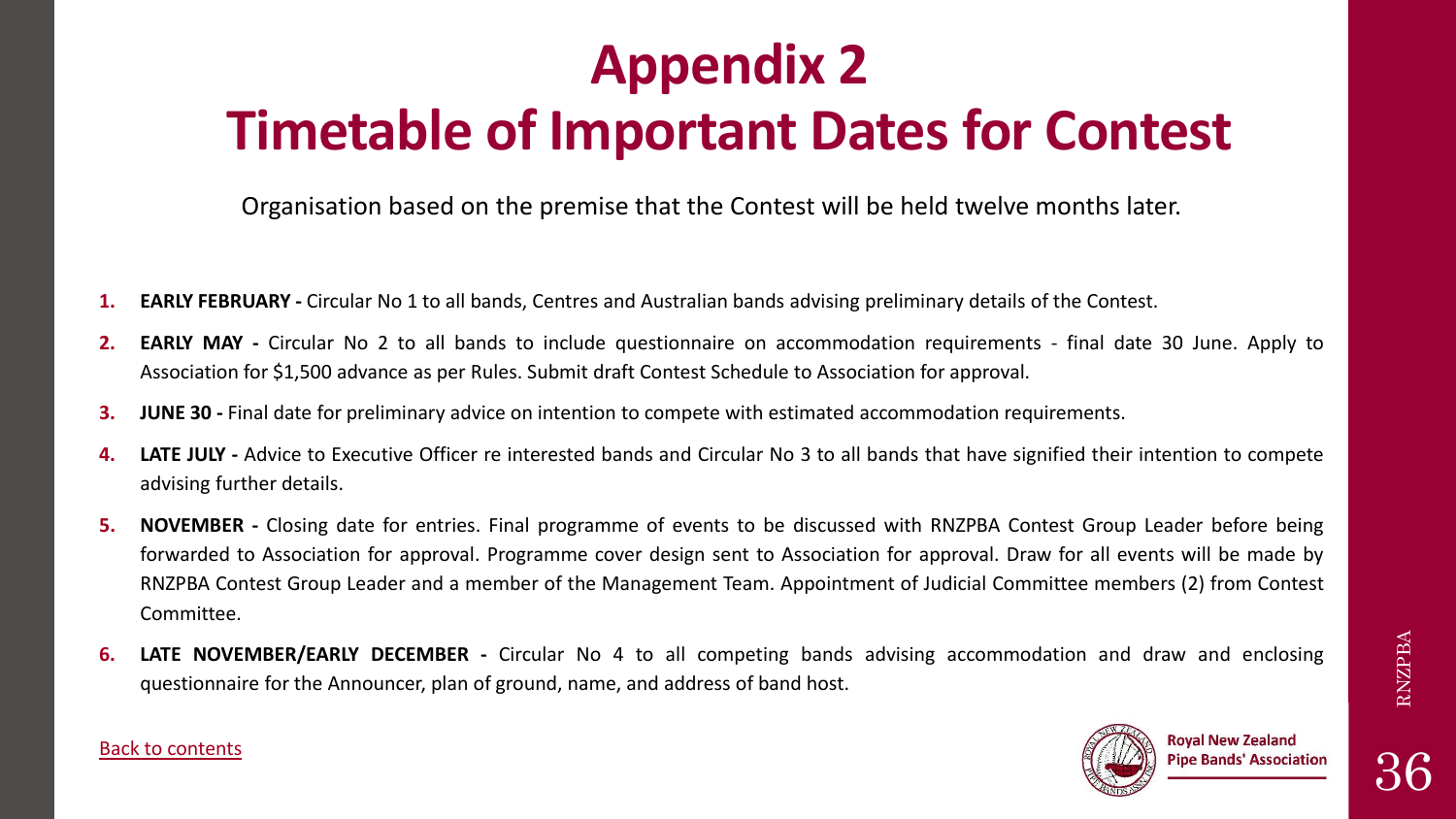- **7. DECEMBER -** Programme, band members, passes, season tickets, and official ribbons to printers. Decision on official invitations and complimentary tickets. Apply for Booth Licence. Final date for arrival of trophies one calendar month as per **Contest Rules, Trophies and Awards 7.4.**
- **8. FEBRUARY -** Time Scheduling completed by RNZPBA Contest Group Leader and sent to the Organising Committee for inclusion in the Programme. Arrival of Programmes, band members' passes, season tickets and official ribbons from printers. Final circular to competing bands. Final date for arrival of Announcer's notes.
- **9.** MARCH Mark out grounds, the day prior to the Contest. RNZPBA Contest Group Leader will assist Judges meeting prior to the Contest, a suitable venue to be arranged within the confines of the Judges' accommodation (if possible). Contest the following two days. Repay amounts borrowed from the Centre.
- **10. JUNE -** Final Accounts and Balance Sheet to be in the hands of the Executive Officer as per Rule: **Contest Rules, Appendix 3, No. 3 CONTEST ACCOUNTS.**

#### **GENERAL**

- It is important for any Centre or band contemplating applying to run a National Contest to ascertain what local sponsorship is available before applying.
- Once approval is granted actively pursue free advertising from the media and individual sponsorship for any Contest event not already sponsored. (Check with the leader of the RNZPBA Promotions Group).
- Do not overspend on advertising; it should be approximately 10% of budgeted gate takings.
- Judges' accommodation should be close to venue (where possible) based on single rooms.



### [Back to contents](#page-1-0)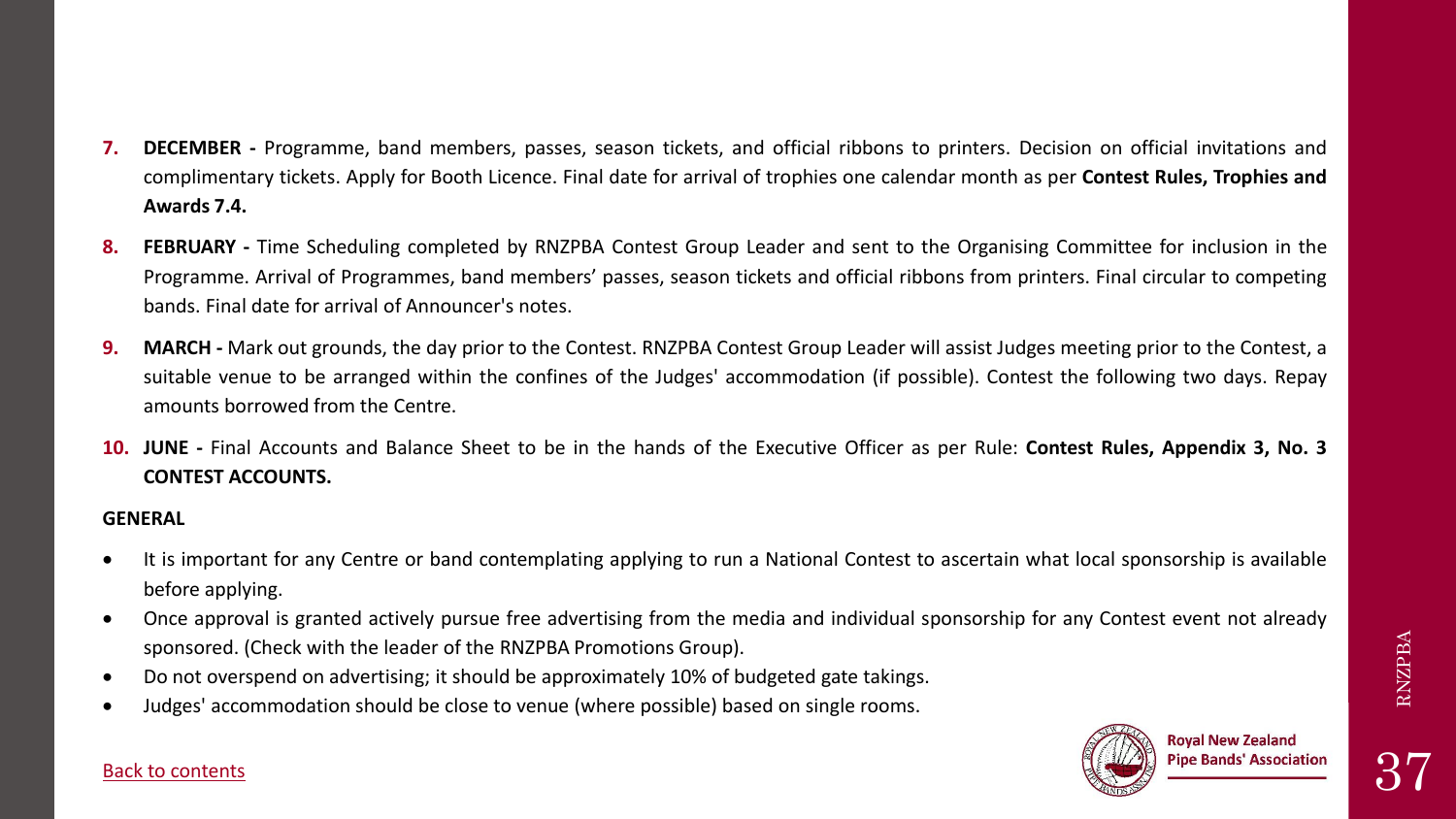## **Appendix 3 Executive Officer Requirements**

- <span id="page-37-0"></span>The Executive Officer requires offices as near as possible to the main competition area. The office needs a general work area and a secure work area for the processing of results.
- Require a high-end multifunction device (printer, scanner, copier), setup by 10 am Thursday morning and an IT person on hand to make sure the Executive Officers team devices have connectivity with the multifunction device.
- High speed access to the internet for processing of the results and placement of results on website **(please provide upload and download speeds of the internet link beforehand).** Note: if this is not possible, please advise and the Executive Officer will provide their own option accessing the internet.
- 1 desk, two trestle tables and six straight back chairs
- **Plenty of power points and extension cords**
- A mobile whiteboard (on wheels preferable)
- Box of A4 plain paper
- Rubbish bin
- The Executives Officers work area will need to be available after the event has finished until late on the final day.



38